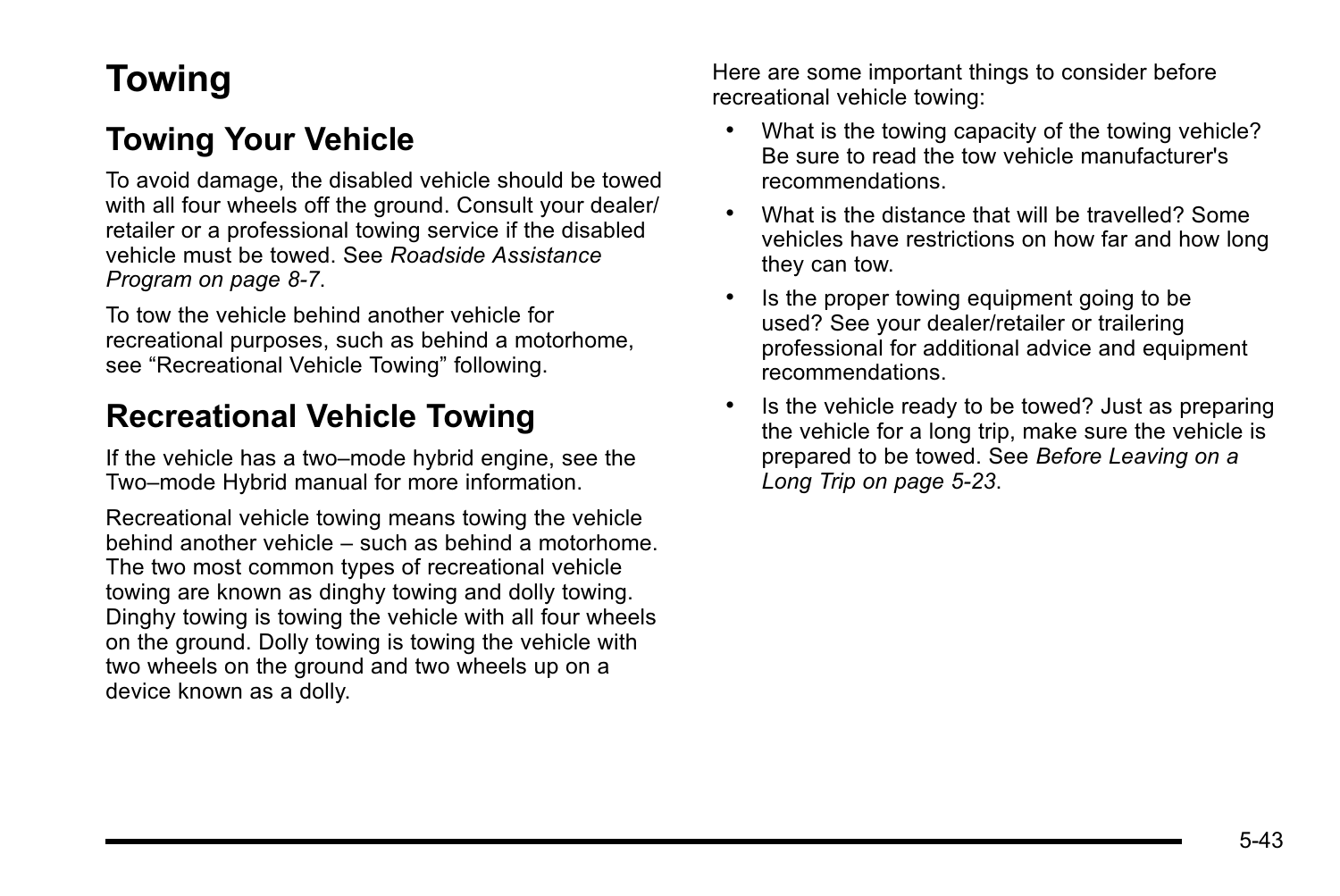## **Dinghy Towing**

### **Two-Wheel-Drive Vehicles**



*Notice:* **If the vehicle is towed with all four wheels on the ground, the drivetrain components could be damaged. The repairs would not be covered by the vehicle warranty. Do not tow the vehicle with all four wheels on the ground.**

Two-wheel-drive vehicles should not be towed with all four wheels on the ground. Two-wheel-drive transmissions have no provisions for internal lubrication while being towed.

#### **Four-Wheel-Drive Vehicles**



Use the following procedure to dinghy tow a four-wheel-drive vehicle:

1. Position the vehicle being towed behind the tow vehicle and shift the transmission to P (Park).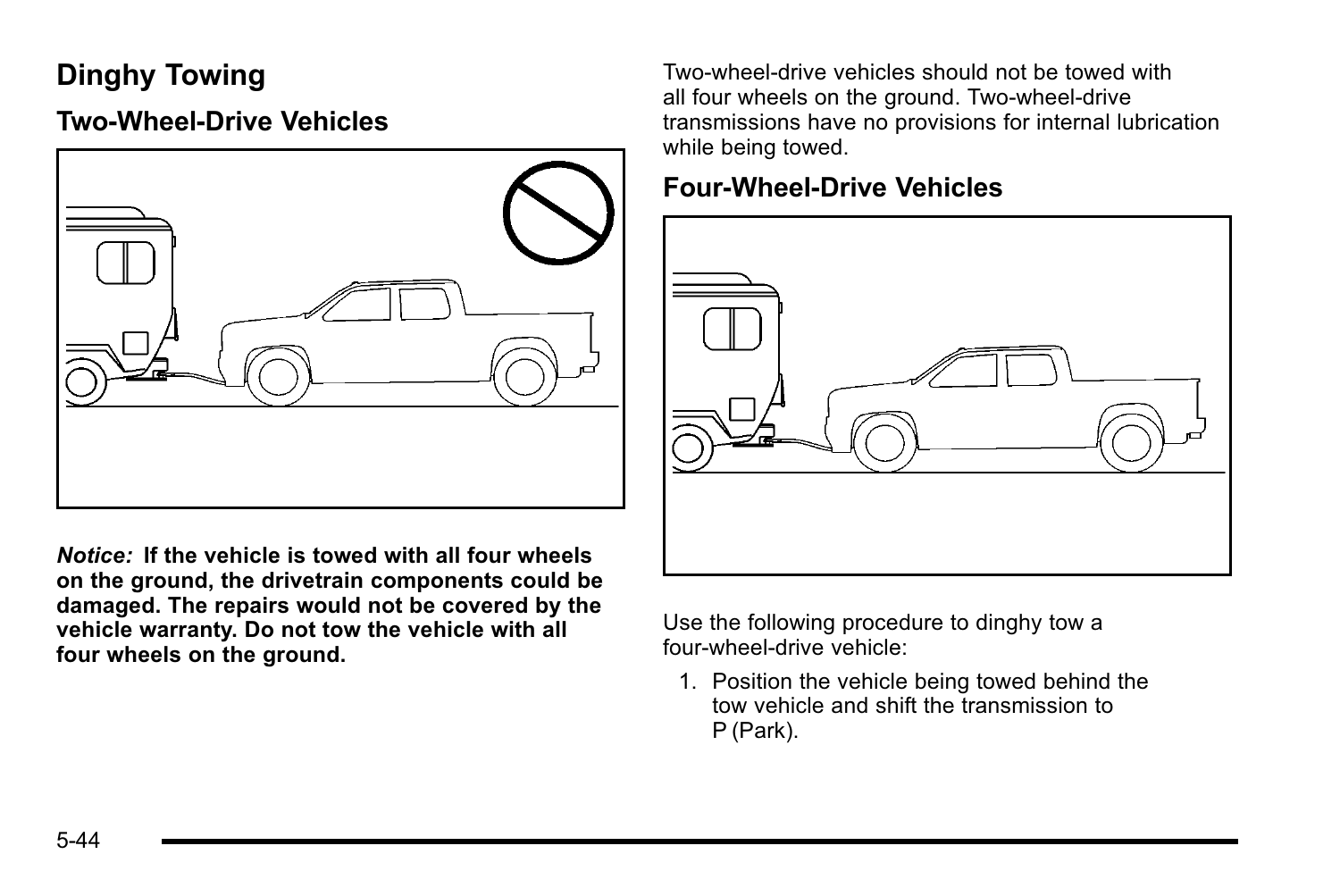- 2. Turn the engine off and firmly set the parking brake.
- 3. Securely attach the vehicle being towed to the tow vehicle.

# { **WARNING:**

Shifting a four-wheel-drive vehicle's transfer case into N (Neutral) can cause the vehicle to roll even if the transmission is in P (Park). The driver or others could be injured. Make sure the parking brake is firmly set before the transfer case is shifted to N (Neutral).

- 4. Shift the transfer case to N (Neutral). See "Shifting into Neutral" under *[Four-Wheel Drive](#page--1-0) on [page 3](#page--1-0)‑36* for the proper procedure to select the Neutral position for the vehicle.
- 5. Release the parking brake only after the vehicle being towed is firmly attached to the towing vehicle.
- 6. Turn the ignition to LOCK/OFF and remove the key — the steering wheel will still turn.

After towing, see "Shifting Out of Neutral" under *[Four-Wheel Drive](#page--1-0) on page 3‑36* for the proper procedure to take the vehicle out of the Neutral position.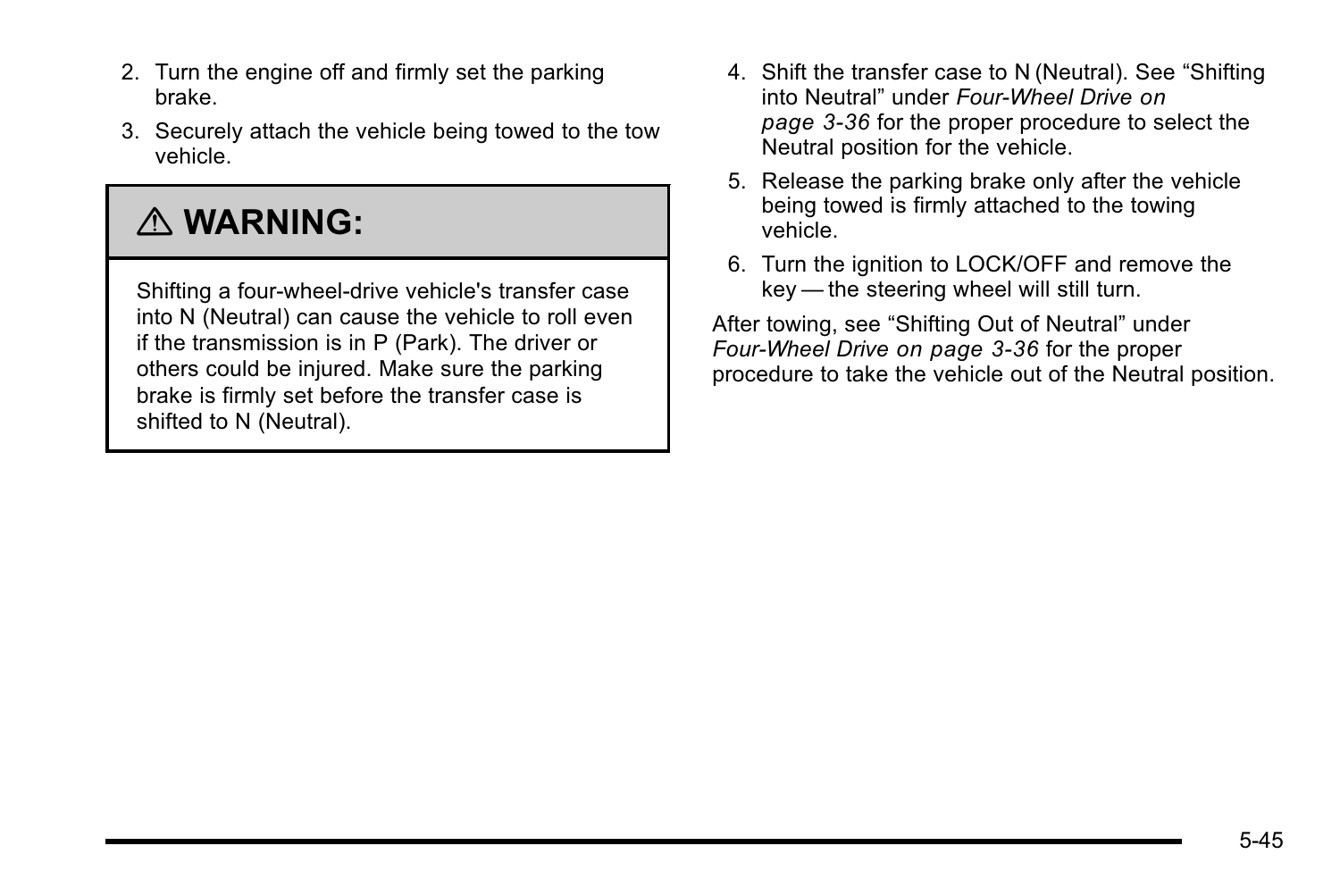## **Dolly Towing**

**Front Towing (Front Wheels Off the Ground)**

#### **Two-Wheel-Drive Vehicles**



*Notice:* **If a two-wheel-drive vehicle is towed with the rear wheels on the ground, the transmission could be damaged. The repairs would not be covered by the vehicle warranty. Never tow the vehicle with the rear wheels on the ground.**

Two-wheel-drive vehicles should not be towed with the rear wheels on the ground. Two-wheel-drive transmissions have no provisions for internal lubrication while being towed.

To dolly tow a two-wheel-drive vehicle, the vehicle must be towed with the rear wheels on the dolly. See "Rear Towing (Rear Wheels Off the Ground)" later in this section for more information.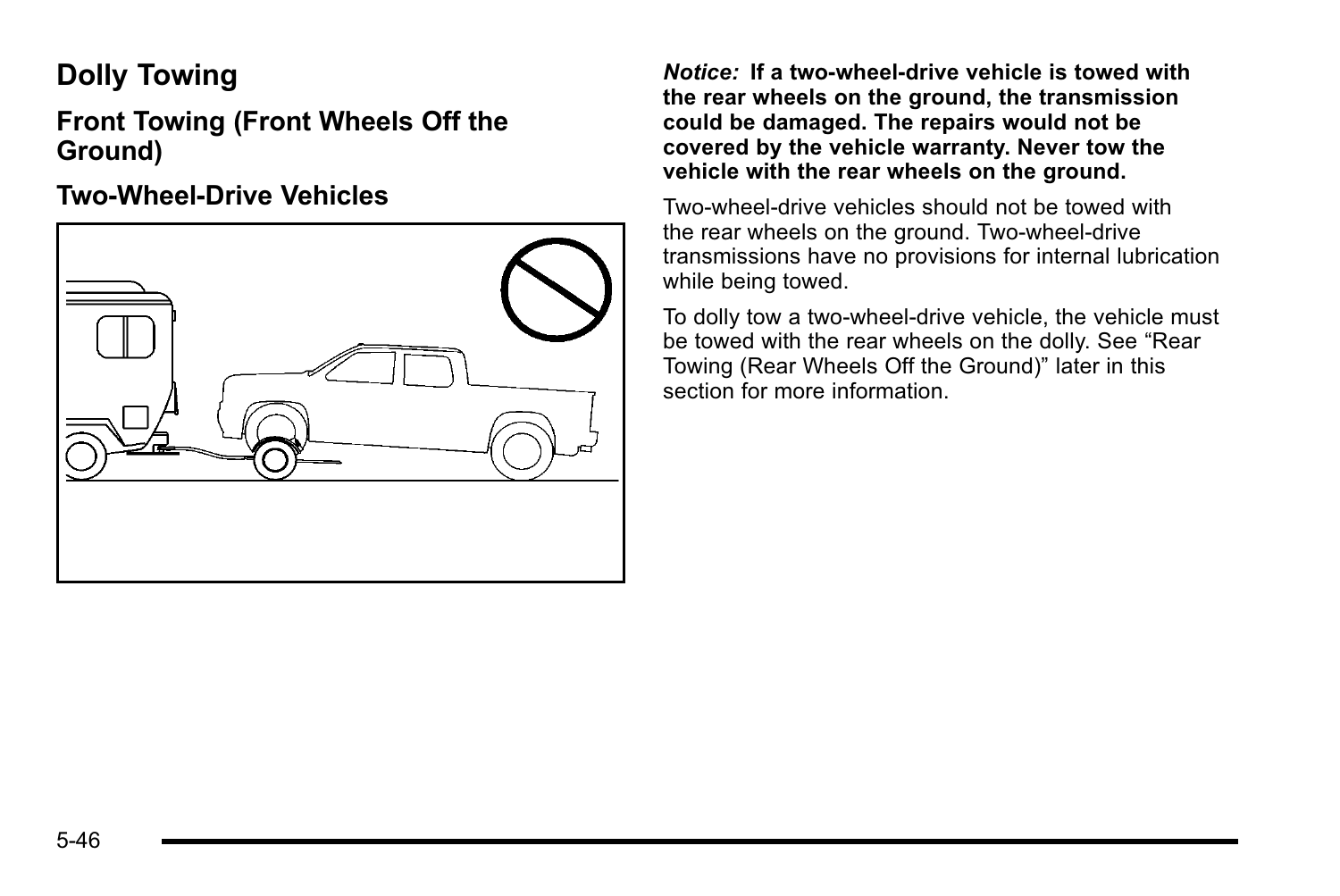#### **Four-Wheel-Drive Vehicles**



Use the following procedure to dolly tow a four-wheel-drive vehicle from the front:

- 1. Attach the dolly to the tow vehicle following the dolly manufacturer's instructions.
- 2. Drive the front wheels onto the dolly.
- 3. Shift the transmission to P (Park).
- 4. Firmly set the parking brake.

# { **WARNING:**

Shifting a four-wheel-drive vehicle's transfer case into N (Neutral) can cause the vehicle to roll even if the transmission is in P (Park). The driver or others could be injured. Make sure the parking brake is firmly set before the transfer case is shifted to N (Neutral).

- 5. Use an adequate clamping device designed for towing to ensure that the front wheels are locked into the straight position.
- 6. Secure the vehicle to the dolly following the manufacturer's instructions.
- 7. Shift the transfer case to N (Neutral). See "Shifting into Neutral" under *[Four-Wheel Drive](#page--1-0) on [page 3](#page--1-0)‑36* for the proper procedure to select the neutral position for the vehicle.
- 8. Release the parking brake only after the vehicle being towed is firmly attached to the towing vehicle.
- 9. Turn the ignition to LOCK/OFF.

After towing, see "Shifting Out of Neutral" under *[Four-Wheel Drive on page 3](#page--1-0)‑36*.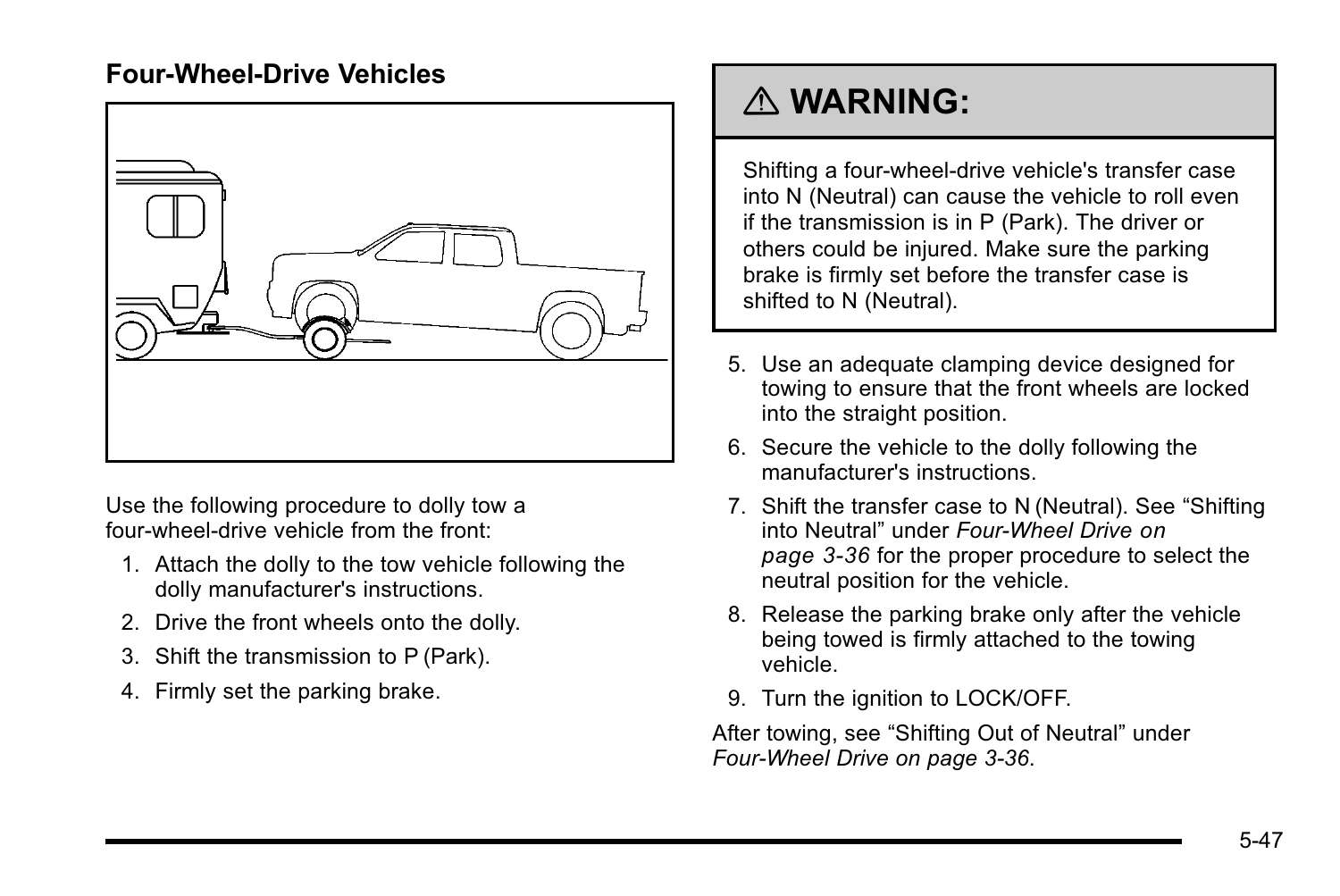### **Rear Towing (Rear Wheels Off the Ground)**



### **Two‐Wheel‐Drive Vehicles**

Use the following procedure to dolly tow a two-wheel-drive vehicle from the rear:

- 1. Attach the dolly to the tow vehicle following the dolly manufacturer's instructions.
- 2. Drive the rear wheels onto the dolly.
- 3. Firmly set the parking brake. See *[Parking Brake](#page--1-0) [on page 3](#page--1-0)‑50*.
- 4. Put the transmission in P (Park).
- 5. Secure the vehicle to the dolly following the manufacturer's instructions.
- 6. Use an adequate clamping device designed for towing to ensure that the front wheels are locked into the straight position.
- 7. Turn the ignition to LOCK/OFF.

#### **Four‐Wheel‐Drive Vehicles**

Use the following procedure to dolly tow a four-wheel-drive vehicle from the rear:

- 1. Attach the dolly to the tow vehicle following the dolly manufacturer's instructions.
- 2. Drive the rear wheels onto the dolly.
- 3. Firmly set the parking brake. See *[Parking Brake](#page--1-0) [on page 3](#page--1-0)‑50*.
- 4. Put the transmission in P (Park).
- 5. Secure the vehicle to the dolly following the manufacturer's instructions.
- 6. Use an adequate clamping device designed for towing to ensure that the front wheels are locked into the straight position.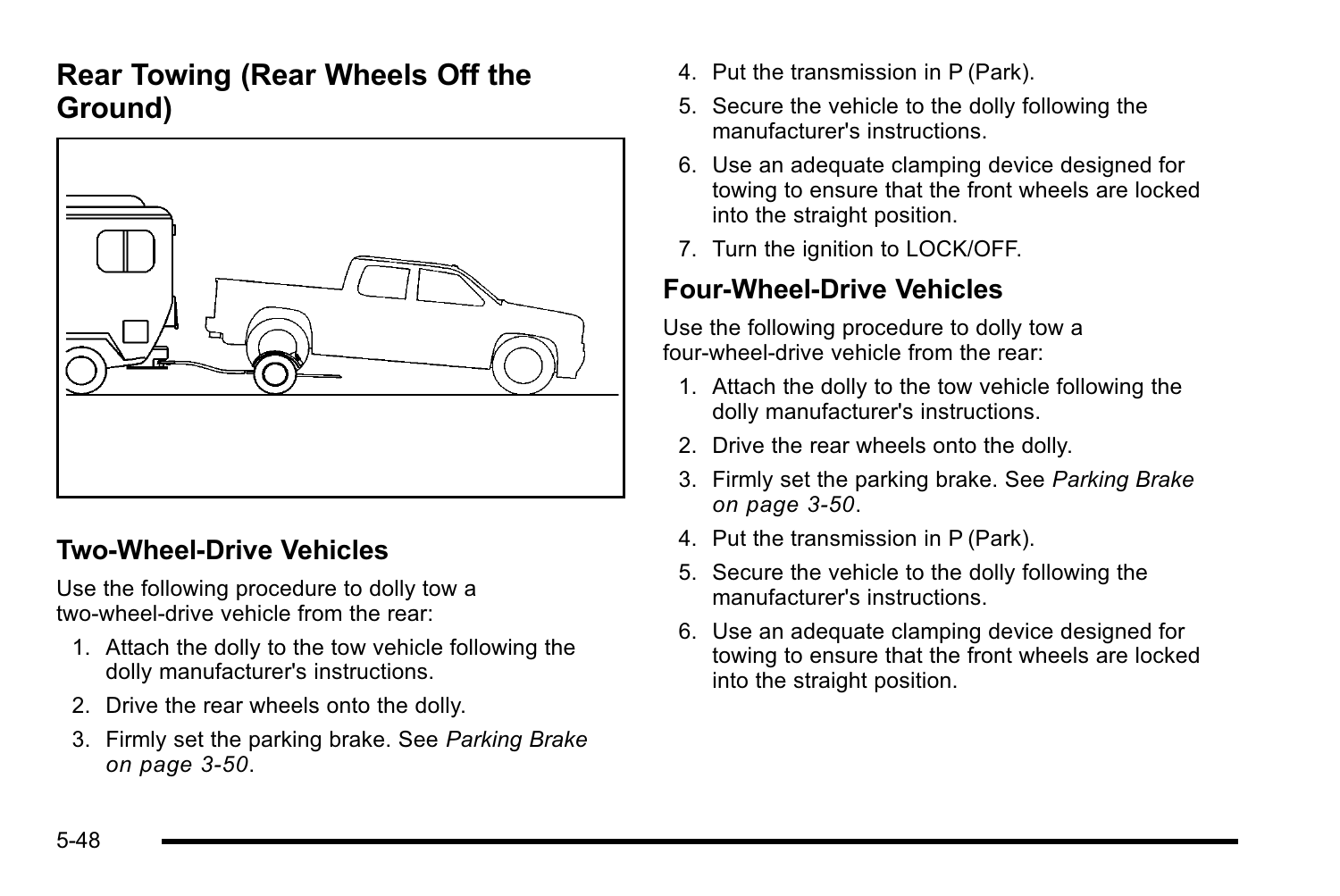# <span id="page-6-0"></span>{ **WARNING:**

Shifting a four-wheel-drive vehicle's transfer case into N (Neutral) can cause the vehicle to roll even if the transmission is in P (Park). The driver or others could be injured. Make sure the parking brake is firmly set before the transfer case is shifted to N (Neutral).

- 7. Shift the transfer case to N (Neutral). See "Shifting into Neutral" under *[Four-Wheel Drive](#page--1-0) on [page 3](#page--1-0)‑36* for the proper procedure to select the neutral position for the vehicle.
- 8. Turn the ignition to LOCK/OFF.

After towing, see "Shifting Out of Neutral" under *[Four-Wheel Drive on page 3](#page--1-0)‑36*.

# **Towing a Trailer**

If the vehicle has a diesel engine, see the DURAMAX<sup>®</sup> Diesel manual for more information.

If the vehicle has a two–mode hybrid engine, see the Two–mode Hybrid manual for more information.

Do not tow a trailer during break‐in. See *[New Vehicle](#page--1-0) Break-In [on page 3](#page--1-0)‑21* for more information.

# { **WARNING:**

The driver can lose control when pulling a trailer if the correct equipment is not used or the vehicle is not driven properly. For example, if the trailer is too heavy, the brakes may not work well or even at all. The driver and passengers could be seriously injured. The vehicle may also be damaged; the resulting repairs would not be covered by the vehicle warranty. Pull a trailer only if all the steps in this section have been followed. Ask your dealer/retailer for advice and information about towing a trailer with the vehicle.

*Notice:* **Pulling a trailer improperly can damage the vehicle and result in costly repairs not covered by the vehicle warranty. To pull a trailer correctly, follow the advice in this section and see your dealer/retailer for important information about towing a trailer with the vehicle.**

To identify the trailering capacity of the vehicle, read the information in "Weight of the Trailer" that appears later in this section.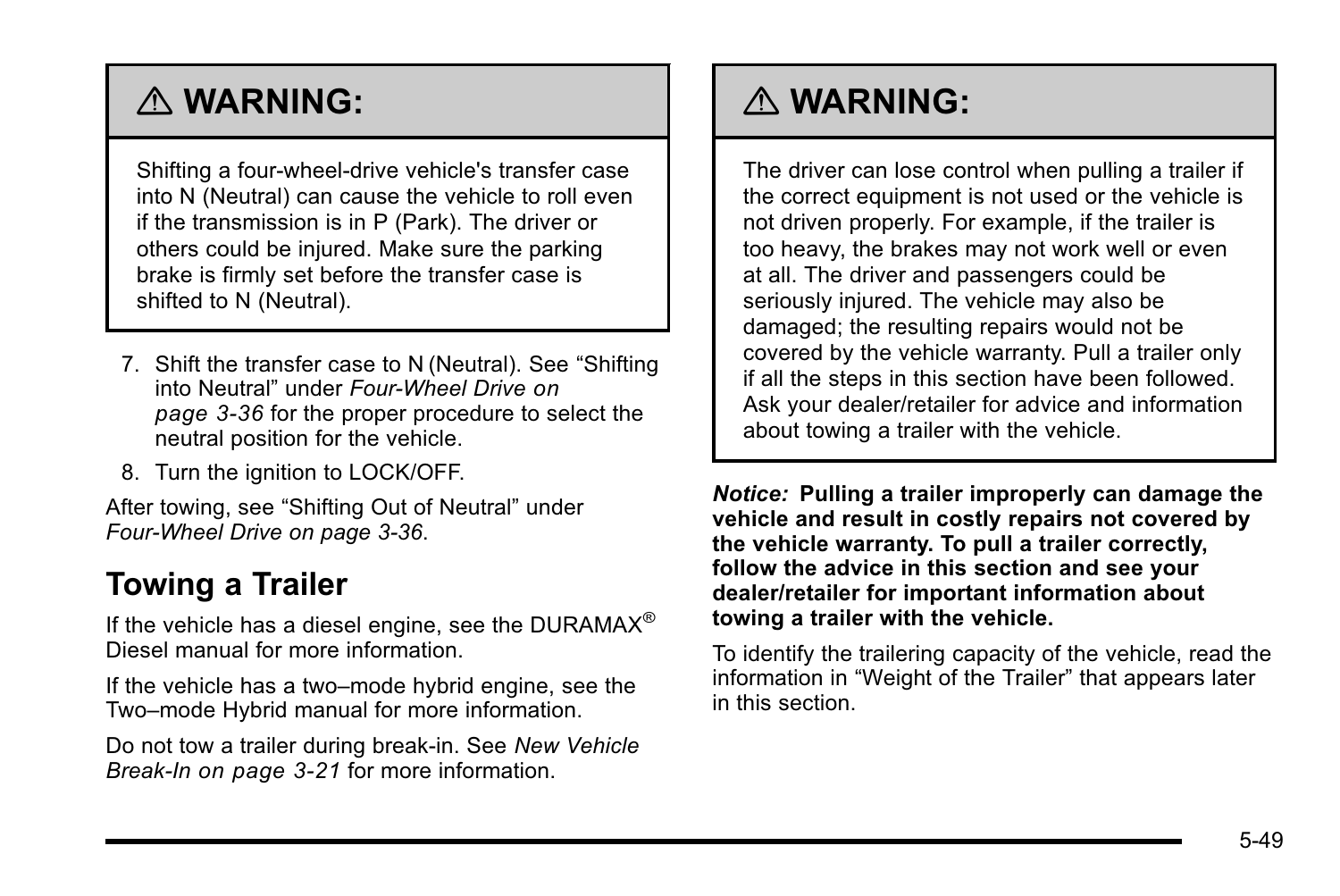Trailering is different than just driving the vehicle by itself. Trailering means changes in handling, acceleration, braking, durability and fuel economy. Successful, safe trailering takes correct equipment, and it has to be used properly.

The following information has many time-tested, important trailering tips and safety rules. Many of these are important for your safety and that of your passengers. So please read this section carefully before pulling a trailer.

# **Pulling A Trailer**

Here are some important points:

- . There are many different laws, including speed limit restrictions, having to do with trailering. Make sure the rig will be legal, not only where you live but also where you will be driving. A good source for this information can be state or provincial police.
- . Consider using a sway control. See "Hitches" later in this section.
- . Do not tow a trailer at all during the first 500 miles (800 km) the new vehicle is driven. The engine, axle or other parts could be damaged.
- . During the first 500 miles (800 km) that a trailer is towed, do not drive over 50 mph (80 km/h) and do not make starts at full throttle. This helps the engine and other parts of the vehicle wear in at the heavier loads.
- . Vehicles can tow in D (Drive). Shift the transmission to a lower gear if the transmission shifts too often under heavy loads and/or hilly conditions.

Important considerations that have to do with weight:

- The weight of the trailer
- . The weight of the trailer tongue
- . The weight on the vehicle's tires
- . And the weight of the trailering combination

## **Weight of the Trailer**

How heavy can a trailer safely be?

It depends on how the rig is used. Speed, altitude, road grades, outside temperature and how much the vehicle is used to pull a trailer are all important. It can depend on any special equipment on the vehicle, and the amount of tongue weight the vehicle can carry. See "Weight of the Trailer Tongue" later in this section for more information.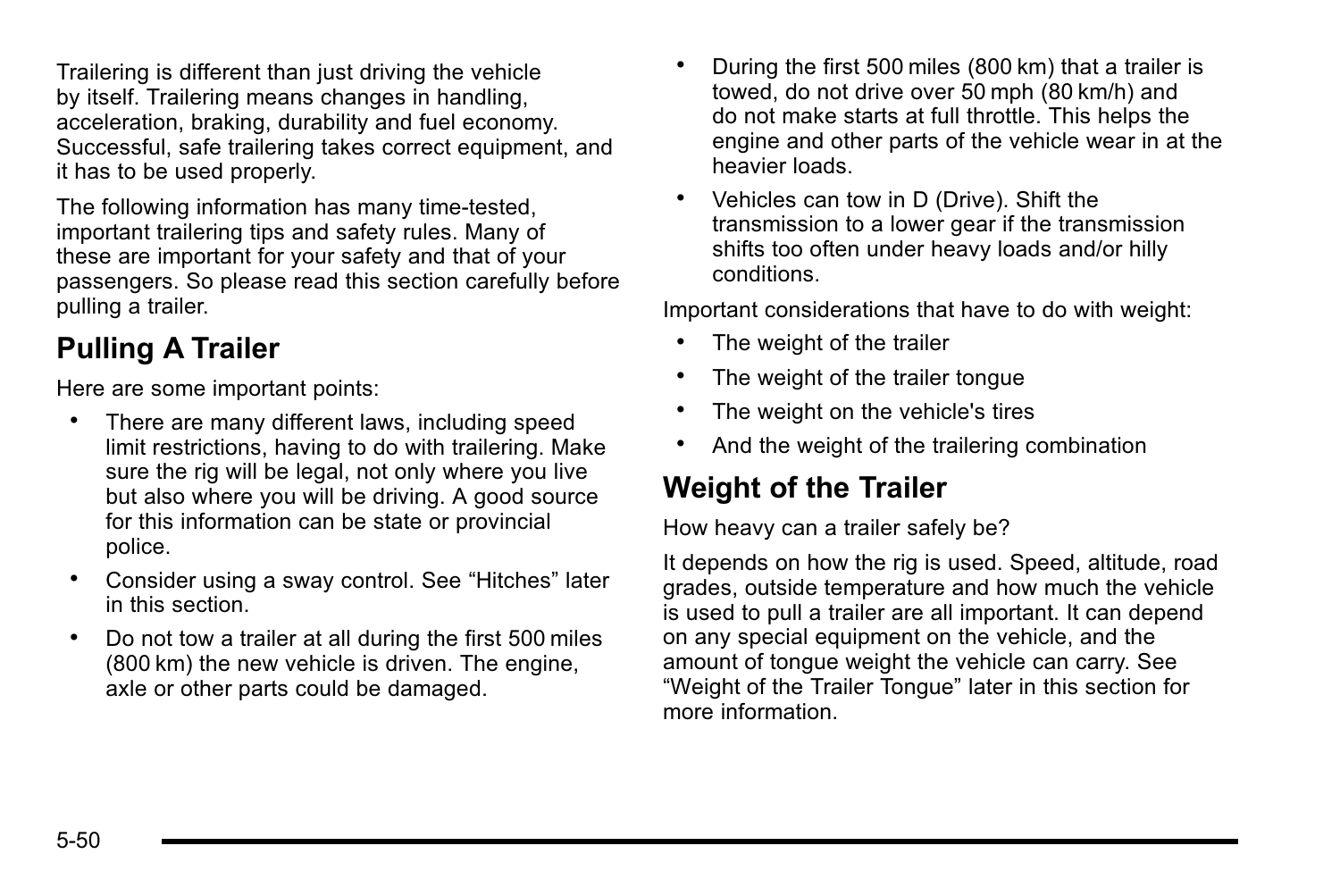Trailer weight rating (TWR) is calculated assuming the tow vehicle has only the driver but all required trailering equipment. Weight of additional optional equipment, passengers and cargo in the tow vehicle must be subtracted from the trailer weight rating.

Use the following chart to determine how much the vehicle can weigh, based upon the vehicle model and options.

Weights listed apply for conventional trailers and fifth-wheel trailers unless otherwise noted.

| <b>Vehicle</b>                                      | <b>Axle Ratio</b> | <b>Maximum Trailer Weight</b> | GCWR (a)                  |
|-----------------------------------------------------|-------------------|-------------------------------|---------------------------|
| 1500 Series 2WD Regular Cab Standard Box (b)        |                   |                               |                           |
| 4.3LV6(c)                                           | 3.23              | 4,800 lbs (2 177 kg)          | $9,500$ lbs $(4\,309$ kg) |
| 4.3LV6(c)                                           | 3.73              | 5,400 lbs (2 449 kg)          | 10,000 lbs (4 536 kg)     |
| 4.8LV8(c)                                           | 3.23              | 4,700 lbs (2 132 kg)          | 9,500 lbs (4 309 kg)      |
| 4.8LV8                                              | 3.73              | 7,200 lbs (3 266 kg)          | 12,000 lbs (5443 kg)      |
| 5.3L LMG V8                                         | 3.08              | 6,600 lbs (2 994 kg)          | 11,500 lbs (5 216 kg)     |
| 5.3L LMG V8, K5L HD Cooling Pkg                     | 3.08              | 7,400 lbs (3 357 kg)          | 12,200 lbs (5 534 kg)     |
| 5.3L LMG V8 K5L HD Cooling Pkg                      | 3.42              | 9,100 lbs (4 128 kg)          | 14,000 lbs (6 350 kg)     |
| 1500 Series 2WD Extended Cab Standard Box (b)       |                   |                               |                           |
| 4.3LV6(c)                                           | 3.23              | 4,400 lbs (1996 kg)           | 9,500 lbs (4 309 kg)      |
| 4.8LV8(c)                                           | 3.23              | 4,700 lbs (2 132 kg)          | 10,000 lbs (4 536 kg)     |
| 4.8LV8                                              | 3.73              | 6,700 lbs (3 039 kg)          | 12,000 lbs (5443 kg)      |
| 5.3LV8                                              | 3.08              | 6,200 lbs (2812 kg)           | 11,500 lbs (5 216 kg)     |
| 5.3LV8 K5L HD Cooling Pkg                           | 3.08              | 6,900 lbs (3 130 kg)          | 12,200 lbs (5 534 kg)     |
| 5.3LV8 K5L HD Cooling<br>Pkg - Fifth-Wheel Trailer  | 3.42              | 9,200 lbs (4 173 kg)          | 15,000 lbs (6 804 kg)     |
| 5.3LV8 K5L HD Cooling<br>Pkg - Conventional Trailer | 3.42              | 9,700 lbs (4 400 kg)          | 15,000 lbs (6 804 kg)     |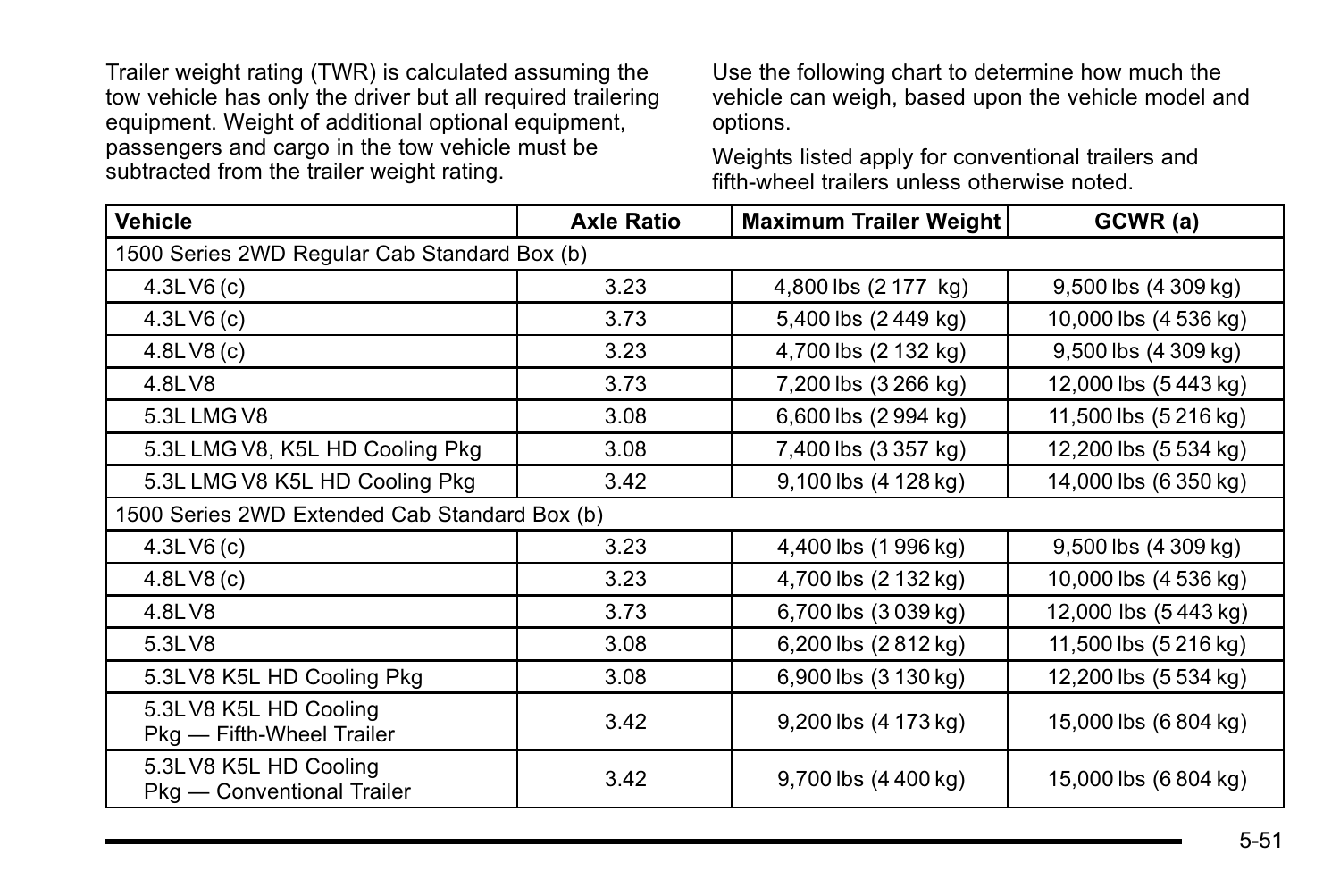| <b>Vehicle</b>                                          | <b>Axle Ratio</b> | <b>Maximum Trailer Weight</b> | GCWR (a)              |
|---------------------------------------------------------|-------------------|-------------------------------|-----------------------|
| 6.2LV8                                                  | 3.42              | 6,700 lbs (3039 kg)           | 12,000 lbs (5443 kg)  |
| 6.2LV8 K5L HD Cooling<br>Pkg - Fifth-Wheel Trailer      | 3.42              | 9,300 lbs (4 218 kg)          | 15,000 lbs (6 804 kg) |
| 6.2LV8 K5L HD Cooling<br>Pkg - Conventional Trailer     | 3.42              | 9,700 lbs (4 400 kg)          | 15,000 lbs (6 804 kg) |
| 6.2LV8 NHT Max Trailering<br>Pkg - Fifth-Wheel Trailer  | 3.73              | 10,200 lbs (4 627 kg)         | 16,000 lbs (7 257 kg) |
| 6.2LV8 NHT Max Trailering<br>Pkg - Conventional Trailer | 3.73              | 10,700 lbs (4 853 kg)         | 16,000 lbs (7 257 kg) |
| 1500 Series 2WD Crew Cab Short Box (c)                  |                   |                               |                       |
| 4.8LV8                                                  | 3.23              | 4,700 lbs (2 132 kg)          | 10,000 lbs (4 536 kg) |
| 4.8LV8                                                  | 3.73              | 6,700 lbs (3 039 kg)          | 12,000 lbs (5443 kg)  |
| 5.3LV8 (LMG)                                            | 3.08              | 6,100 lbs (2767 kg)           | 11,500 lbs (5 216 kg) |
| 5.3LV8 (LMG) K5L HD Cooling Pkg                         | 3.08              | 6,800 lbs (3 084 kg)          | 12,200 lbs (5 534 kg) |
| 5.3LV8 K5L HD Cooling Pkg (XFE)                         | 3.08              | 7,000 lbs (3 175 kg)          | 12,200 lbs (5 534 kg) |
| 5.3LV8 K5L HD Cooling Pkg                               | 3.42              | 9,600 lbs (4 355 kg)          | 15,000 lbs (6 804 kg) |
| 6.2LV8                                                  | 3.42              | 6,600 lbs (2 994 kg)          | 12,000 lbs (5443 kg)  |
| 6.2L V8 K5L HD Cooling Pkg                              | 3.42              | 9,600 lbs (4 355 kg)          | 15,000 lbs (6 804 kg) |
| 6.2LV8 NHT Max Trailering Pkg                           | 3.73              | 10,600 lbs (4 808 kg)         | 16,000 lbs (7 257 kg) |
| 1500 Series 2WD Regular Cab Long Box (b)                |                   |                               |                       |
| 4.3LV6(c)                                               | 3.23              | 4,700 lbs (2 132 kg)          | 9,500 lbs (4 309 kg)  |
| 4.3LV6(c)                                               | 3.73              | 5,200 lbs (2 359 kg)          | 10,000 lbs (4 536 kg) |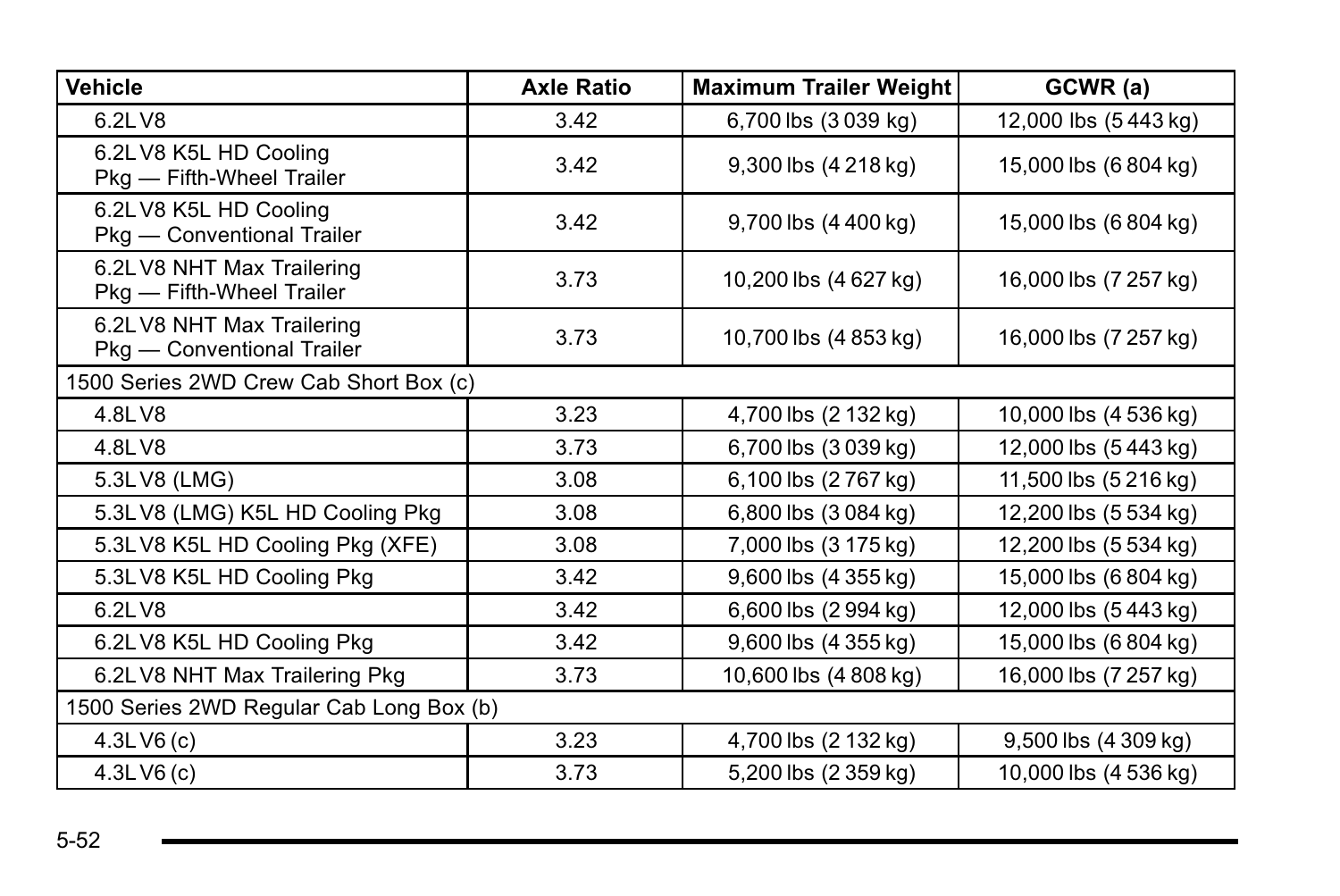| Vehicle                                             | <b>Axle Ratio</b>                            | <b>Maximum Trailer Weight</b> | GCWR (a)              |
|-----------------------------------------------------|----------------------------------------------|-------------------------------|-----------------------|
| 4.8LV8(c)                                           | 3.23                                         | 5,100 lbs (2 313 kg)          | 10,000 lbs (4 536 kg) |
| 4.8LV8                                              | 3.73                                         | 7,100 lbs (3 221 kg)          | 12,000 lbs (5443 kg)  |
| 5.3LV8                                              | 3.08                                         | 6,500 lbs (2948 kg)           | 11,500 lbs (5 216 kg) |
| 5.3LV8 K5L HD Cooling Pkg                           | 3.08                                         | 7,200 lbs (3 266 kg)          | 12,200 lbs (5 534 kg) |
| 5.3LV8 6 Speed Automatic                            | 3.42                                         | 6,500 lbs (2948 kg)           | 11,500 lbs (5 216 kg) |
| 5.3LV8 K5L HD Cooling<br>Pkg - Fifth-Wheel Trailer  | 3.42                                         | 8,800 lbs (3992 kg)           | 15,000 lbs (6 804 kg) |
| 5.3LV8 K5L HD Cooling<br>Pkg - Conventional Trailer | 3.42                                         | 10,000 lbs (4 536 kg)         | 15,000 lbs (6 804 kg) |
| 1500 Series 2WD Extended Cab Long Box (b)           |                                              |                               |                       |
| 5.3LV8                                              | 3.08                                         | 6,000 lbs (2722 kg)           | 11,500 lbs (5 216 kg) |
| 5.3LV8 K5L HD Cooling Pkg                           | 3.08                                         | 6,700 lbs (3 039 kg)          | 12,200 lbs (5 534 kg) |
| 5.3LV8 K5L HD Cooling<br>Pkg - Fifth-Wheel Trailer  | 3.42                                         | 8,900 lbs (4 037 kg)          | 15,000 lbs (6 804 kg) |
| 5.3LV8 K5L HD Cooling<br>Pkg - Conventional Trailer | 3.42                                         | 9,500 lbs (4 309 kg)          | 15,000 lbs (6 804 kg) |
|                                                     | 1500 Series 4WD Regular Cab Standard Box (b) |                               |                       |
| 4.3LV6(c)                                           | 3.73                                         | 5,100 lbs (2 313 kg)          | 10,000 lbs (4 536 kg) |
| 4.8LV8(c)                                           | 3.42                                         | 6,000 lbs (2722 kg)           | 11,000 lbs (4 990 kg) |
| 5.3LV8 - Fifth-Wheel Trailer                        | 3.08                                         | 6,400 lbs (2903 kg)           | 11,500 lbs (5 216 kg) |
| 5.3LV8 - Conventional Trailer                       | 3.08                                         | 6,400 lbs (2903 kg)           | 11,500 lbs (5 216 kg) |
| 5.3LV8 K5L HD Cooling Pkg                           | 3.08                                         | 7,100 lbs (3 221 kg)          | 12,200 lbs (5 534 kg) |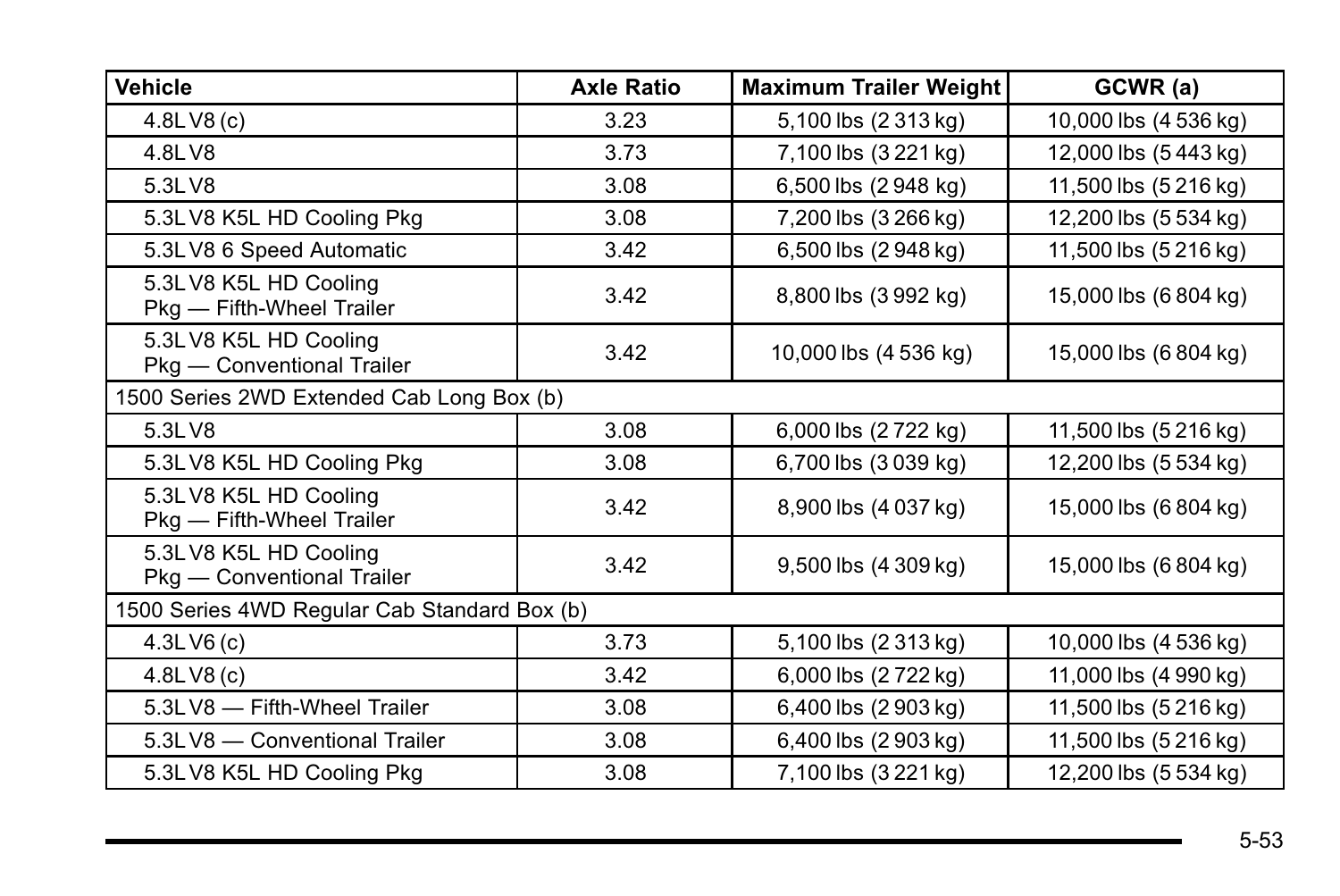| <b>Vehicle</b>                                          | <b>Axle Ratio</b> | <b>Maximum Trailer Weight</b> | GCWR (a)              |
|---------------------------------------------------------|-------------------|-------------------------------|-----------------------|
| 5.3LV8 K5L HD Cooling<br>Pkg - Fifth-Wheel Trailer      | 3.42              | 8,100 lbs (3674 kg)           | 14,000 lbs (6 350 kg) |
| 5.3LV8 K5L HD Cooling<br>Pkg - Conventional Trailer     | 3.42              | 8,900 lbs (4 037 kg)          | 14,000 lbs (6 350 kg) |
| 1500 Series 4WD Extended Cab Standard Box (b)           |                   |                               |                       |
| 4.8LV8(c)                                               | 3.42              | 5,500 lbs (2495 kg)           | 11,000 lbs (4 990 kg) |
| 5.3LV8 - Fifth-Wheel Trailer                            | 3.08              | 6,100 lbs (2767 kg)           | 11,500 lbs (5 216 kg) |
| 5.3LV8 - Conventional Trailer                           | 3.08              | 6,100 lbs (2767 kg)           | 11,500 lbs (5 216 kg) |
| 5.3LV8 K5L HD Cooling Pkg                               | 3.08              | 6,800 lbs (3 084 kg)          | 12,200 lbs (5 534 kg) |
| 5.3LV8 K5L HD Cooling Pkg                               | 3.42              | 9,600 lbs (4 354 kg)          | 15,000 lbs (6 804 kg) |
| 6.2 L V8(c)                                             | 3.42              | 6,400 lbs (2 903 kg)          | 12,000 lbs (5443 kg)  |
| 6.2LV8 K5L HD Cooling<br>Pkg - Fifth-Wheel Trailer      | 3.42              | 8,900 lbs (4 037 kg)          | 15,000 lbs (6 804 kg) |
| 6.2LV8 K5L HD Cooling<br>Pkg - Conventional Trailer     | 3.42              | 9,400 lbs (4 264 kg)          | 15,000 lbs (6 804 kg) |
| 6.2LV8 NHT Max Trailering<br>Pkg - Fifth-Wheel Trailer  | 3.73              | 9,900 lbs (4 491 kg)          | 16,000 lbs (7 257 kg) |
| 6.2LV8 NHT Max Trailering<br>Pkg - Conventional Trailer | 3.73              | 10,400 lbs (4717 kg)          | 16,000 lbs (7 257 kg) |
| 1500 Series 4WD Crew Cab Short Box (c)                  |                   |                               |                       |
| 4.8LV8                                                  | 3.42              | 5,500 lbs (2495 kg)           | 11,000 lbs (4 990 kg) |
| 5.3LV8                                                  | 3.08              | 6,000 lbs (2 722 kg)          | 11,500 lbs (5 216 kg) |
| 5.3LV8 K5L HD Cooling Pkg                               | 3.08              | 6,700 lbs (3039 kg)           | 12,200 lbs (5 534 kg) |

the control of the control of the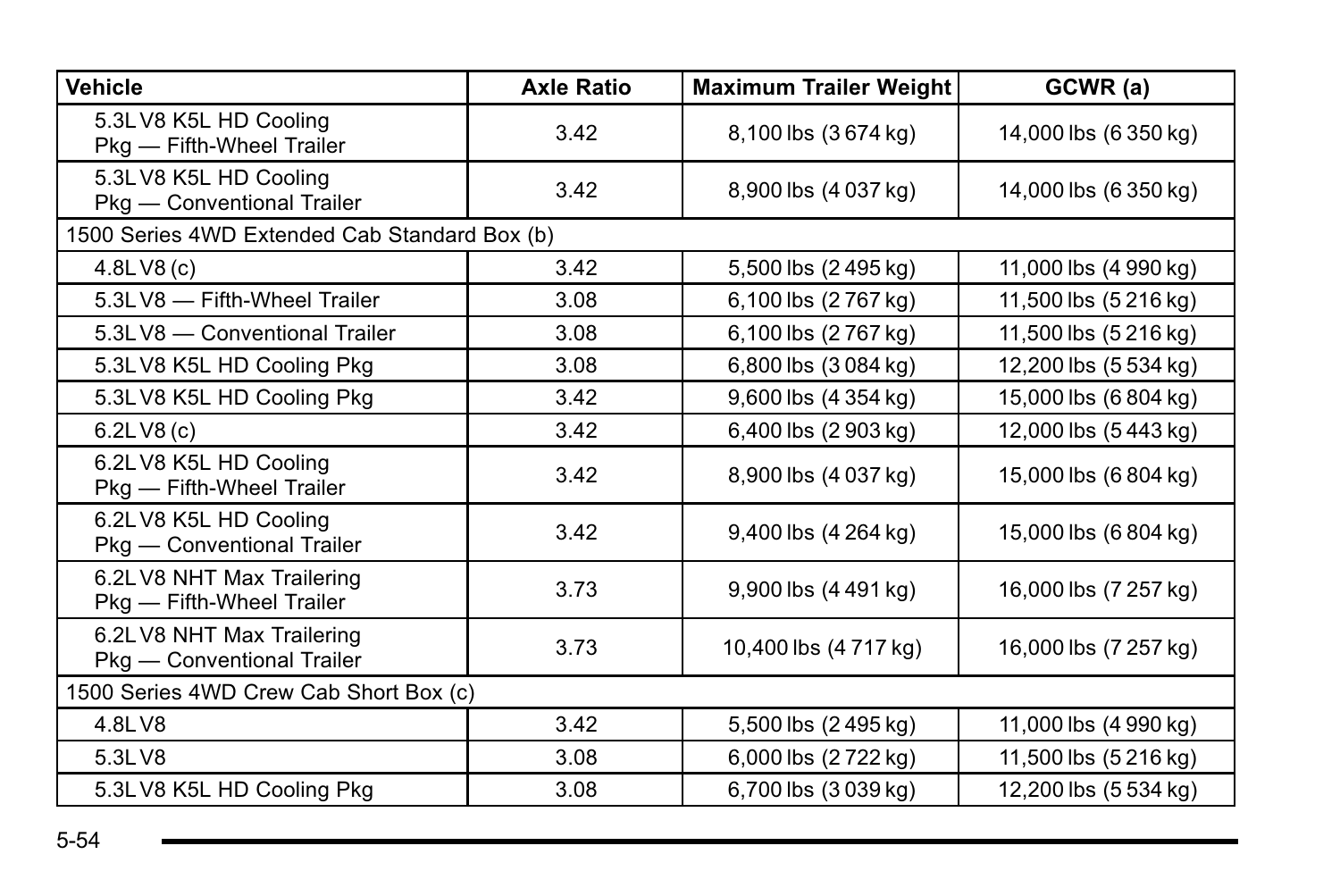| <b>Vehicle</b>                                          | <b>Axle Ratio</b> | <b>Maximum Trailer Weight</b> | GCWR (a)              |
|---------------------------------------------------------|-------------------|-------------------------------|-----------------------|
| 5.3LV8 K5L HD Cooling Pkg                               | 3.42              | $9,500$ lbs $(4\,309$ kg)     | 15,000 lbs (6 804 kg) |
| 6.21 V8                                                 | 3.42              | 6,400 lbs (2 903 kg)          | 12,000 lbs (5443 kg)  |
| 6.2LV8 K5L HD Cooling Pkg                               | 3.42              | 9,400 lbs (4 264 kg)          | 15,000 lbs (6 804 kg) |
| 6.2LV8 NHT Max Trailering<br>Pkg - Conventional Trailer | 3.73              | 10,400 lbs (4 717 kg)         | 16,000 lbs (7 257 kg) |
| 1500 Series 4WD Regular Cab Long Box (b)                |                   |                               |                       |
| 4.3LV6(c)                                               | 3.73              | 5,000 lbs (2 268 kg)          | 10,000 lbs (4 536 kg) |
| 4.8LV8(c)                                               | 3.42              | 5,800 lbs (2631 kg)           | 11,000 lbs (4 990 kg) |
| 5.3LV8                                                  | 3.08              | 6,300 lbs (2858 kg)           | 11,500 lbs (5 216 kg) |
| 5.3LV8 K5L HD Cooling Pkg                               | 3.08              | 7,000 lbs (3 175 kg)          | 12,200 lbs (5 534 kg) |
| 5.3LV8 K5L HD Cooling<br>Pkg - Fifth-Wheel Trailer      | 3.42              | 9,700 lbs (4 400 kg)          | 15,000 lbs (6 804 kg) |
| 5.3LV8 K5L HD Cooling<br>Pkg - Conventional Trailer     | 3.42              | 9,800 lbs (4 445 kg)          | 15,000 lbs (6 804 kg) |
| 1500 Series 4WD Extended Cab Long Box (b)               |                   |                               |                       |
| 5.3LV8(c)                                               | 3.08              | 5,800 lbs (2631 kg)           | 11,500 lbs (5 216 kg) |
| 5.3LV8 K5L HD Cooling Pkg                               | 3.08              | 6,500 lbs (2948 kg)           | 12,200 lbs (5 534 kg) |
| 5.3LV8 K5L HD Cooling<br>Pkg - Fifth-Wheel Trailer      | 3.42              | 8,000 lbs (3629 kg)           | 15,000 lbs (6 804 kg) |
| 5.3LV8 K5L HD Cooling<br>Pkg - Conventional Trailer     | 3.42              | 9,300 lbs (4 218 kg)          | 15,000 lbs (6 804 kg) |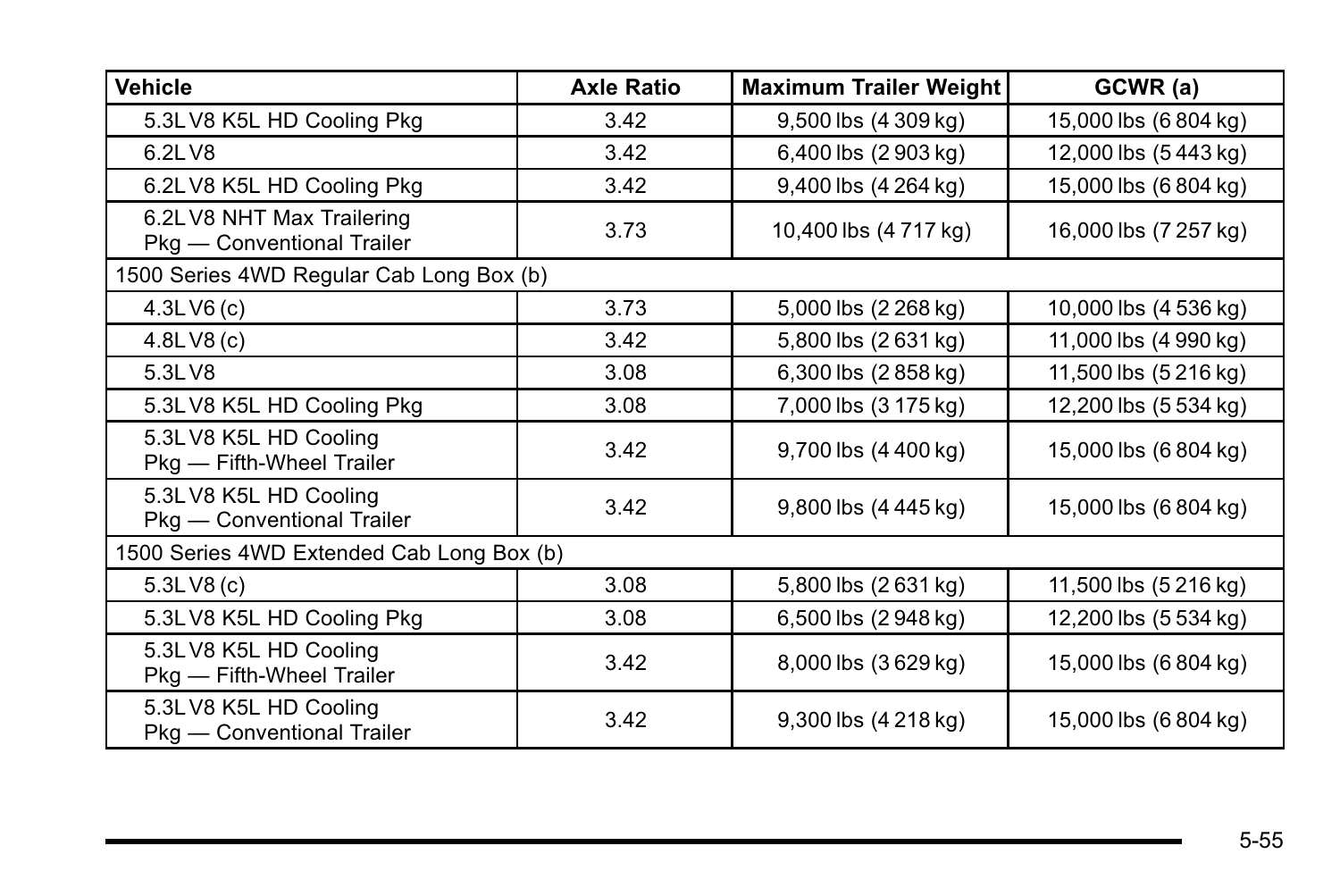| <b>Vehicle</b>                                   | <b>Axle Ratio</b> | <b>Maximum Trailer Weight</b>                                | GCWR (a)                                       |
|--------------------------------------------------|-------------------|--------------------------------------------------------------|------------------------------------------------|
| 2500 Series 2WD Extended Cab Standard Box HD (d) |                   |                                                              |                                                |
| 6.0LV8                                           | 3.73<br>4.10      | 10,200 lbs (4 627 kg)<br>12,700 lbs (5761 kg)                | 16,000 lbs (7 257 kg)<br>18,500 lbs (8 391 kg) |
| 2500 Series 2WD Crew Cab Standard Box HD (d)     |                   |                                                              |                                                |
| 6.0LV8                                           | 3.73<br>4.10      | 10,000 lbs (4 536 kg)<br>12,500 lbs (5 670 kg)               | 16,000 lbs (7 257 kg)<br>18,500 lbs (8 391 kg) |
| 2500 Series 2WD Regular Cab Long Box HD (d)      |                   |                                                              |                                                |
| 6.0LV8                                           | 3.73<br>4.10      | 10,500 lbs (4 763 kg)<br>13,000 lbs (5897 kg)                | 16,000 lbs (7 257 kg)<br>18,500 lbs (8 391 kg) |
| 2500 Series 2WD Extended Cab Long Box HD (d)     |                   |                                                              |                                                |
| 6.0LV8                                           | 3.73<br>4.10      | 10,000 lbs (4 536 kg)<br>12,500 lbs (5 670 kg)               | 16,000 lbs (7 257 kg)<br>18,500 lbs (8 391 kg) |
| 2500 Series 2WD Crew Cab Long Box HD (d)         |                   |                                                              |                                                |
| 6.0LV8                                           | 3.73<br>4.10      | $9,900$ lbs $(4\,491\,\mathrm{kg})$<br>12,400 lbs (5 625 kg) | 16,000 lbs (7 257 kg)<br>18,500 lbs (8 391 kg) |
| 2500 Series 4WD Extended Cab Standard Box HD (d) |                   |                                                              |                                                |
| 6.0LV8                                           | 3.73<br>4.10      | 9,900 lbs (4 491 kg)<br>12,400 lbs (5 625 kg)                | 16,000 lbs (7 257 kg)<br>18,500 lbs (8 391 kg) |
| 2500 Series 4WD Crew Cab Standard Box HD (d)     |                   |                                                              |                                                |
| 6.0LV8                                           | 3.73<br>4.10      | 9,800 lbs (4 445 kg)<br>12,300 lbs (5 579 kg)                | 16,000 lbs (7 257 kg)<br>18,500 lbs (8 391 kg) |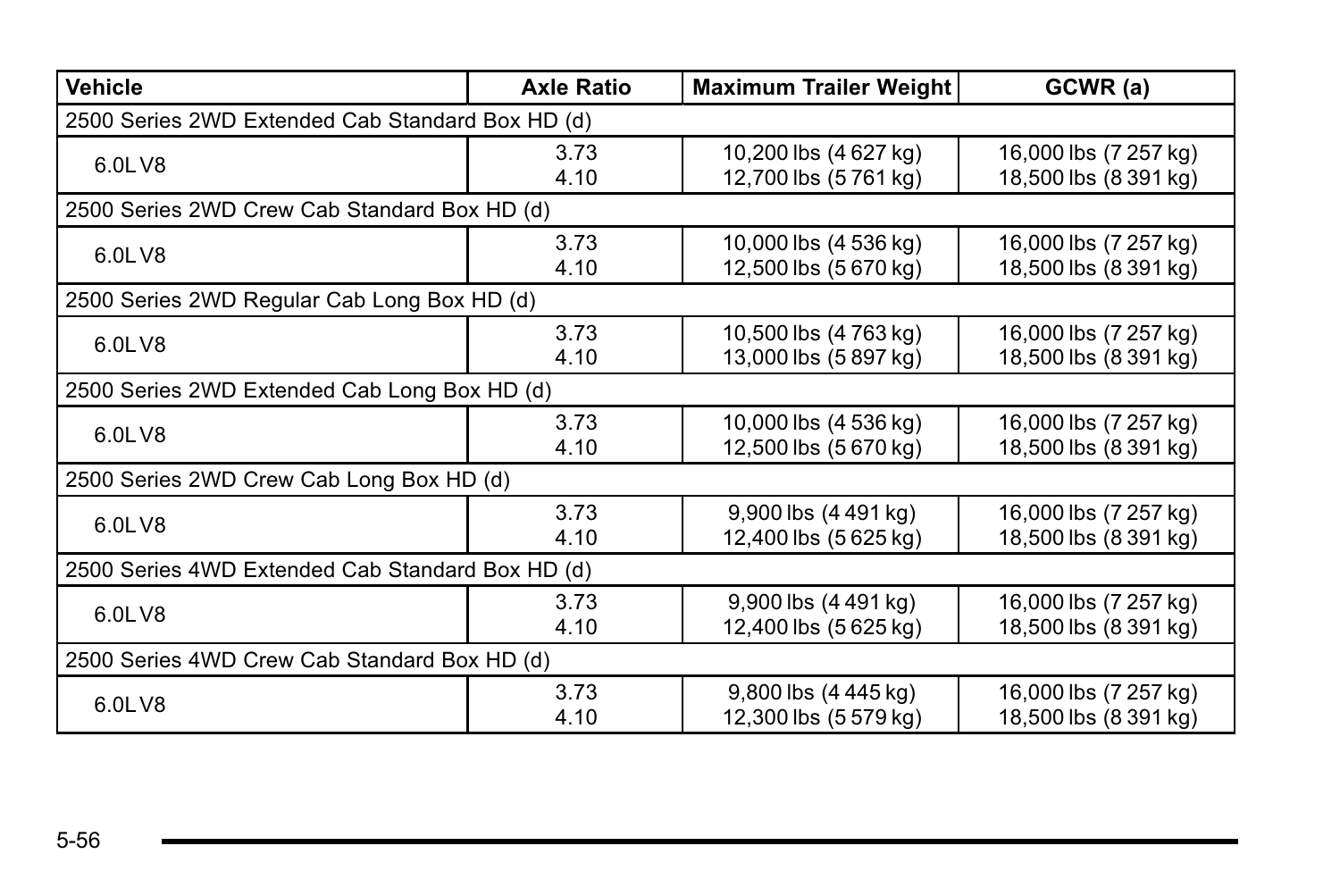| <b>Vehicle</b>                               | <b>Axle Ratio</b>                        | <b>Maximum Trailer Weight</b>       | GCWR (a)              |  |
|----------------------------------------------|------------------------------------------|-------------------------------------|-----------------------|--|
| 2500 Series 4WD Regular Cab Long Box HD (d)  |                                          |                                     |                       |  |
| 6.0LV8                                       | 3.73                                     | 10,200 lbs (4 627 kg)               | 16,000 lbs (7 257 kg) |  |
|                                              | 4.10                                     | 12,700 lbs (5 761 kg)               | 18,500 lbs (8 391 kg) |  |
| 2500 Series 4WD Extended Cab Long Box HD (d) |                                          |                                     |                       |  |
| 6.0LV8                                       | 3.73                                     | 9,800 lbs (4 445 kg)                | 16,000 lbs (7 257 kg) |  |
|                                              | 4.10                                     | 12,300 lbs (5 579 kg)               | 18,500 lbs (8 391 kg) |  |
|                                              | 2500 Series 4WD Crew Cab Long Box HD (d) |                                     |                       |  |
| 6.0LV8                                       | 3.73                                     | $9,600$ lbs $(4\,355\,\mathrm{kg})$ | 16,000 lbs (7 257 kg) |  |
|                                              | 4.10                                     | 12,100 lbs (5489 kg)                | 18,500 lbs (8 391 kg) |  |
| 3500 Series 2WD Extended Cab (e)             |                                          |                                     |                       |  |
| 6.0LV8 (Single Rear Wheels)                  | 3.73                                     | $9,900$ lbs $(4\,491\,\text{kg})$   | 16,000 lbs (7 257 kg) |  |
|                                              | 4.10                                     | 12,400 lbs (5 625 kg)               | 18,500 lbs (8 391 kg) |  |
| 6.0LV8 (Dual Rear Wheels)                    | 3.73                                     | 9,500 lbs (4 309 kg)                | 16,000 lbs (7 257 kg) |  |
|                                              | 4.10                                     | 12,000 lbs (5 443 kg)               | 18,500 lbs (8 391 kg) |  |
| 3500 Series 2WD Crew Cab (e)                 |                                          |                                     |                       |  |
| 6.0LV8 (Single Rear Wheels)                  | 3.73                                     | $9,700$ lbs $(4,400)$ kg)           | 16,000 lbs (7 257 kg) |  |
|                                              | 4.10                                     | 12,200 lbs (5 534 kg)               | 18,500 lbs (8 391 kg) |  |
| 6.0LV8 (Dual Rear Wheels)                    | 3.73                                     | 9,300 lbs (4 218 kg)                | 16,000 lbs (7 257 kg) |  |
|                                              | 4.10                                     | 11,800 lbs (5 352 kg)               | 18,500 lbs (8 391 kg) |  |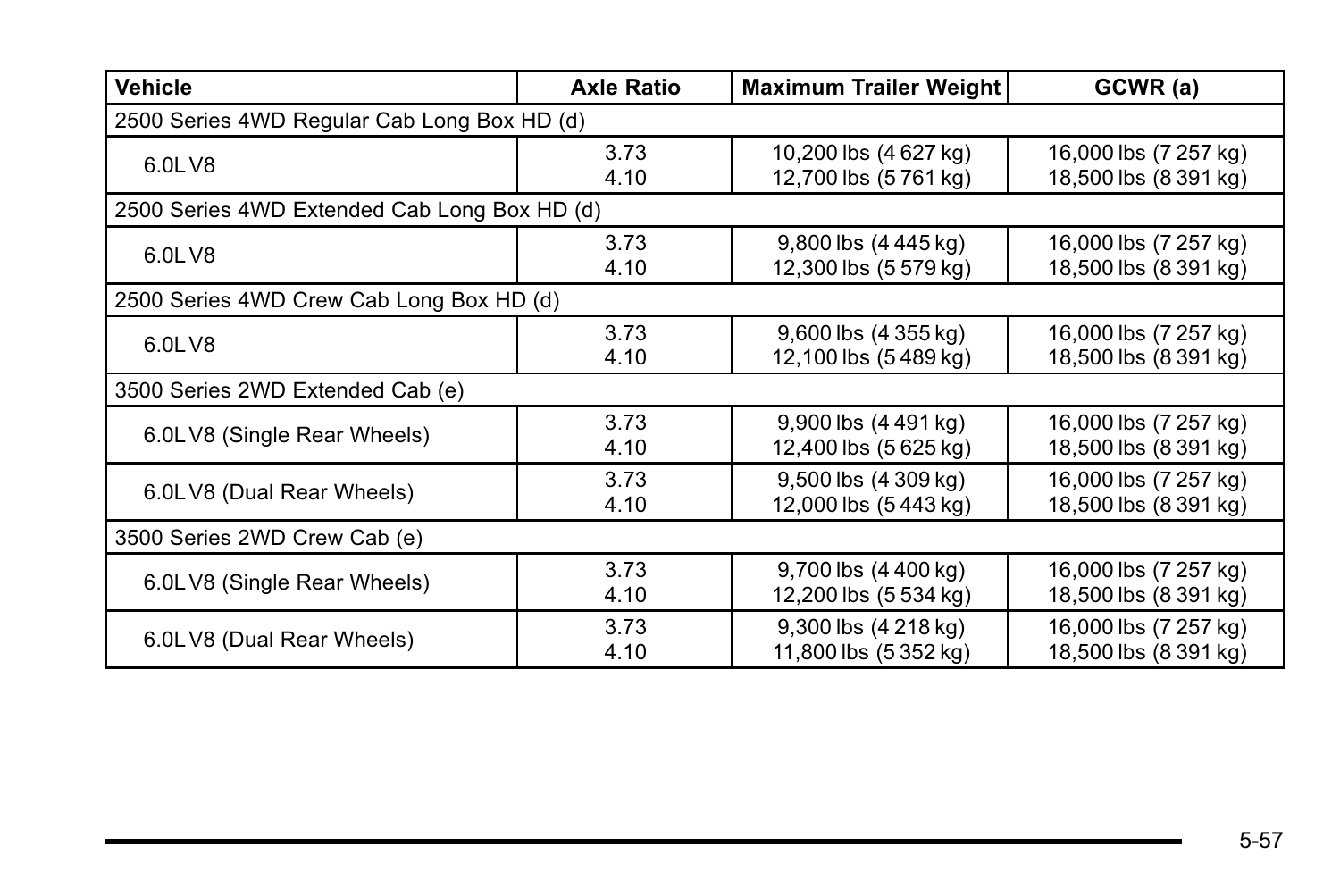| <b>Vehicle</b>                                                                                                                                                                                                                                                                                                                                                                                                                                                        | <b>Maximum Trailer Weight</b><br><b>Axle Ratio</b> |                                     | GCWR (a)              |  |
|-----------------------------------------------------------------------------------------------------------------------------------------------------------------------------------------------------------------------------------------------------------------------------------------------------------------------------------------------------------------------------------------------------------------------------------------------------------------------|----------------------------------------------------|-------------------------------------|-----------------------|--|
| 3500 Series 4WD Regular Cab (e)                                                                                                                                                                                                                                                                                                                                                                                                                                       |                                                    |                                     |                       |  |
| 6.0LV8 (Single Rear Wheels)                                                                                                                                                                                                                                                                                                                                                                                                                                           | 3.73                                               | 10,000 lbs (4 536 kg)               | 16,000 lbs (7 257 kg) |  |
|                                                                                                                                                                                                                                                                                                                                                                                                                                                                       | 4.10                                               | 12,500 lbs (5670 kg)                | 18,500 lbs (8 391 kg) |  |
| 6.0LV8 (Dual Rear Wheels)                                                                                                                                                                                                                                                                                                                                                                                                                                             | 3.73                                               | 9,700 lbs (4 400 kg)                | 16,000 lbs (7 257 kg) |  |
|                                                                                                                                                                                                                                                                                                                                                                                                                                                                       | 4.10                                               | 12,200 lbs (5 534 kg)               | 18,500 lbs (8 391 kg) |  |
| 3500 Series 4WD Extended Cab (e)                                                                                                                                                                                                                                                                                                                                                                                                                                      |                                                    |                                     |                       |  |
| 6.0LV8 (Single Rear Wheels)                                                                                                                                                                                                                                                                                                                                                                                                                                           | 3.73                                               | $9,600$ lbs $(4\,355\,\mathrm{kg})$ | 16,000 lbs (7 257 kg) |  |
|                                                                                                                                                                                                                                                                                                                                                                                                                                                                       | 4.10                                               | 12,100 lbs (5489 kg)                | 18,500 lbs (8 391 kg) |  |
| 6.0LV8 (Dual Rear Wheels)                                                                                                                                                                                                                                                                                                                                                                                                                                             | 3.73                                               | 9,200 lbs (4 173 kg)                | 16,000 lbs (7 257 kg) |  |
|                                                                                                                                                                                                                                                                                                                                                                                                                                                                       | 4.10                                               | 11,700 lbs (5 307 kg)               | 18,500 lbs (8 391 kg) |  |
| 3500 Series 4WD Crew Cab (e)                                                                                                                                                                                                                                                                                                                                                                                                                                          |                                                    |                                     |                       |  |
| 6.0LV8 (Single Rear Wheels)                                                                                                                                                                                                                                                                                                                                                                                                                                           | 3.73                                               | 9,400 lbs (4 264 kg)                | 16,000 lbs (7 257 kg) |  |
|                                                                                                                                                                                                                                                                                                                                                                                                                                                                       | 4.10                                               | 11,900 lbs (5 398 kg)               | 18,500 lbs (8 391 kg) |  |
| 6.0LV8 (Dual Rear Wheels)                                                                                                                                                                                                                                                                                                                                                                                                                                             | 3.73                                               | 9,100 lbs (4 128 kg)                | 16,000 lbs (7 257 kg) |  |
|                                                                                                                                                                                                                                                                                                                                                                                                                                                                       | 4.10                                               | 11,600 lbs (5 262 kg)               | 18,500 lbs (8 391 kg) |  |
| (a) The Gross Combination Weight Rating (GCWR) is the total allowable weight of the completely loaded vehicle and<br>trailer including any passengers, cargo, equipment and conversions. The GCWR for the vehicle should not be<br>exceeded.<br>(b) Fifth-wheel or gooseneck kingpin weight 15 percent to 25 percent of trailer weight up to 1,500 lbs (680 kg) maximum.<br>(c) This model is neither designed nor intended to tow fifth-wheel or gooseneck trailers. |                                                    |                                     |                       |  |

(d) Fifth-wheel or gooseneck kingpin weight should be 15 percent to 25 percent of trailer weight up to 3,000 lbs (1 361 kg) maximum.

(e) Fifth-wheel or gooseneck kingpin weight should be 15 percent to 25 percent of trailer weight up to 3,500 lbs (1 587 kg) maximum.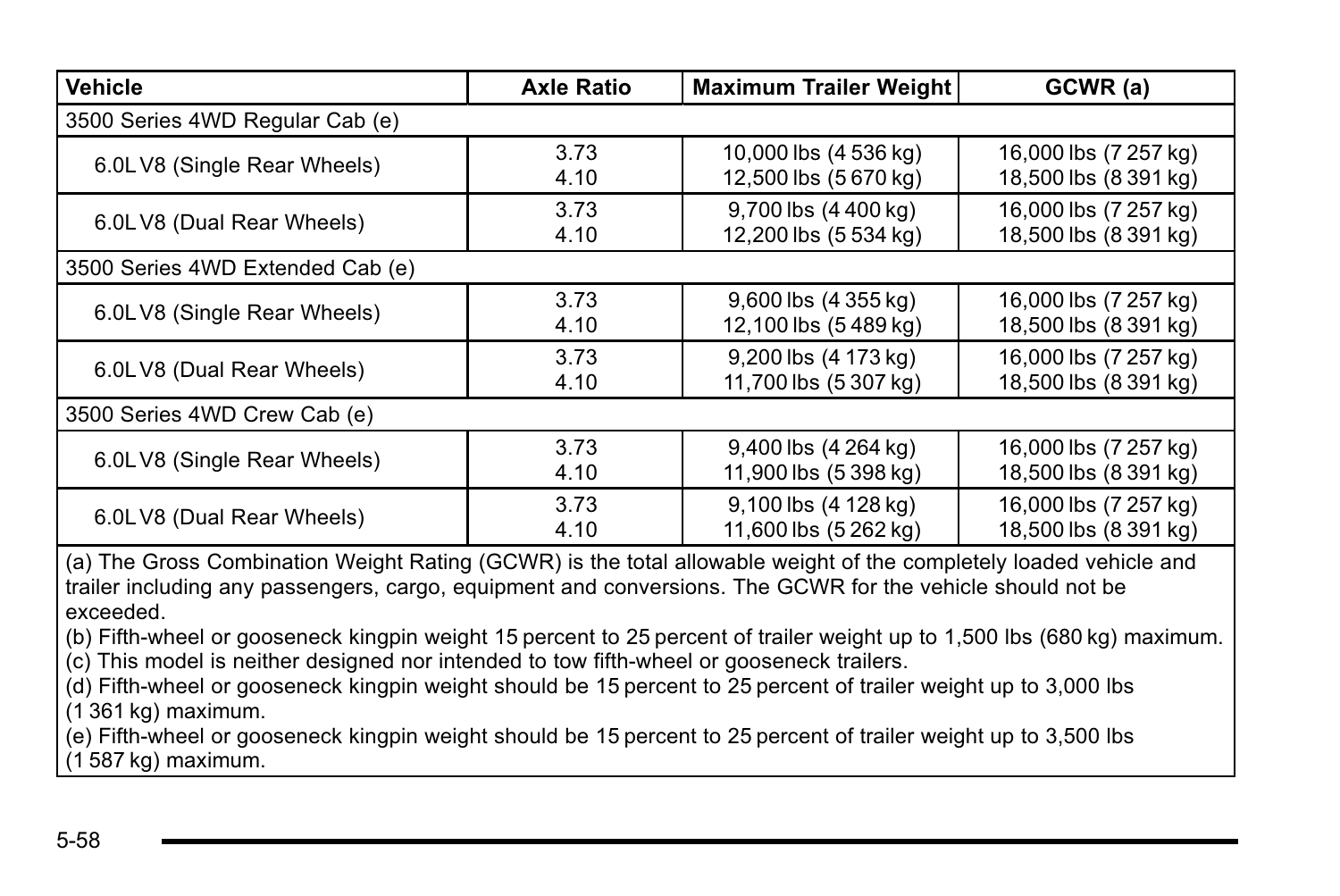Ask your dealer/retailer for trailering information or advice, or write us at our Customer Assistance Offices. See *[Customer Assistance Offices](#page--1-0) on page 8‑6* for more information.

## **Weight of the Trailer Tongue**

The tongue load (A) of any trailer is very important because it is also part of the vehicle weight. The Gross Vehicle Weight (GVW) includes the curb weight of the vehicle, any cargo carried in it, and the people who will be riding in the vehicle as well as trailer tongue weight. Vehicle options, equipment, passengers and cargo in the vehicle reduce the amount of tongue weight the vehicle can carry, which will also reduce the trailer weight the vehicle can tow. See "Loading the Vehicle" for more information about the vehicle's maximum load capacity.



Trailer tongue weight (A) should be 10 percent to 15 percent and fifth wheel or gooseneck kingpin weight should be 15 to 25 percent of the loaded trailer weight up to the maximums for vehicle series and hitch type shown below:

| <b>Vehicle Series</b> | <b>Hitch Type</b>               | <b>Maximum</b><br><b>Tongue Weight</b> |
|-----------------------|---------------------------------|----------------------------------------|
| 1500                  | <b>Weight Carrying</b>          | 272 kg (600 lbs)                       |
| 2500HD/3500           | <b>Weight Carrying</b>          | 453 kg (1,000 lbs)                     |
| 1500                  | <b>Weight Distributing</b>      | 499 kg (1,100 lbs)                     |
| 2500HD/3500           | <b>Weight Distributing</b>      | 680 kg (1,500 lbs)                     |
| 1500                  | <b>Fifth Wheel</b><br>Gooseneck | 680 kg (1,500 lbs)                     |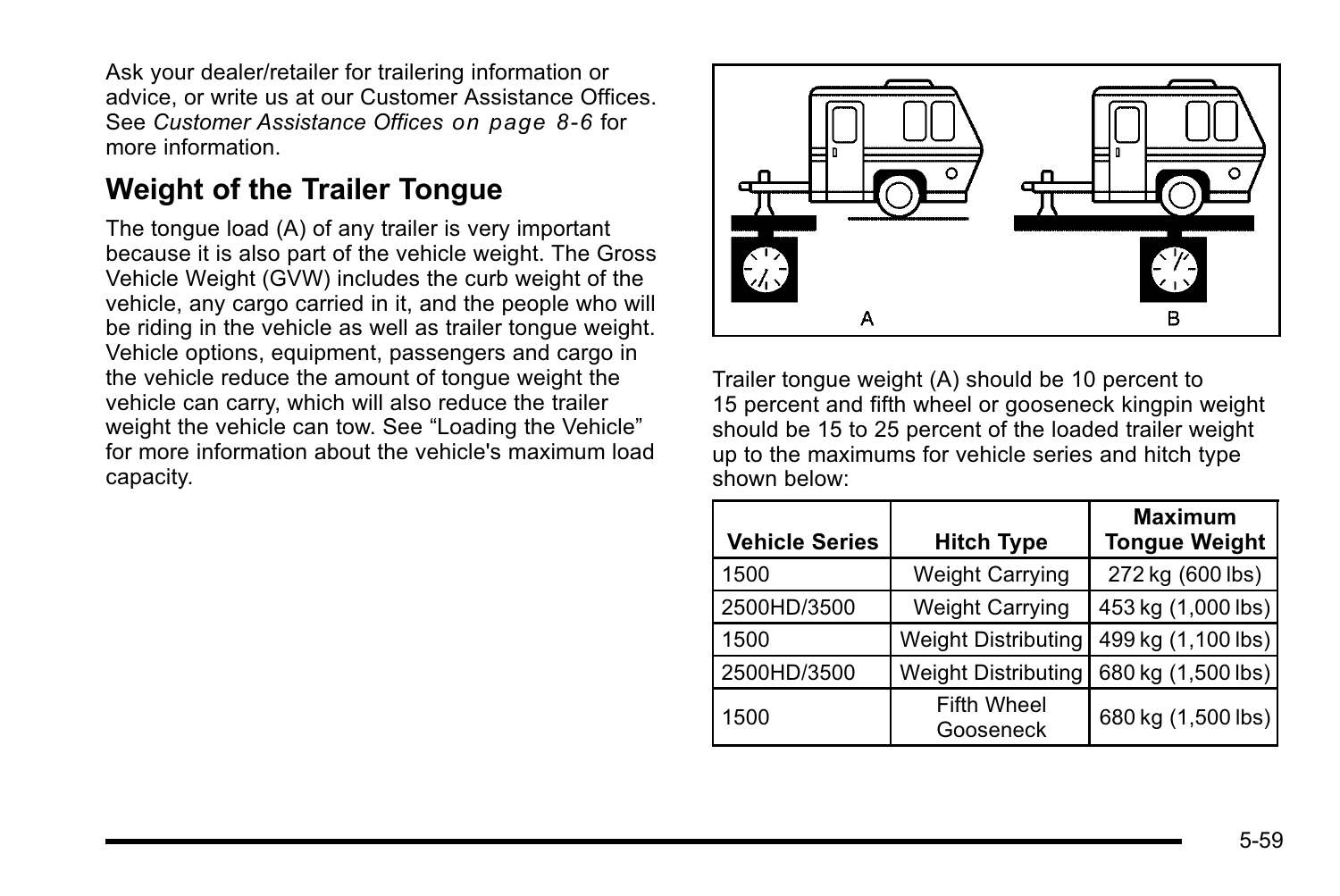| <b>Vehicle Series</b> | <b>Hitch Type</b>               | <b>Maximum</b><br><b>Tongue Weight</b> |
|-----------------------|---------------------------------|----------------------------------------|
| 2500HD                | <b>Fifth Wheel</b><br>Gooseneck | 1134 kg<br>$(2,500$ lbs)               |
| 3500 Single           | <b>Fifth Wheel</b>              | 1 360 kg                               |
| Rear Wheels           | Gooseneck                       | $(3,000$ lbs)                          |
| 3500 Dual Rear        | <b>Fifth Wheel</b>              | 1587 kg                                |
| <b>Wheels</b>         | Gooseneck                       | $(3,500$ lbs)                          |

Do not exceed the maximum allowable tongue weight for the vehicle. Choose the shortest hitch extension that will position the hitch ball closest to the vehicle. This will help reduce the effect of trailer tongue weight on the rear axle.

Trailering may be limited by the vehicle's ability to carry tongue weight. Tongue or kingpin weight cannot cause the vehicle to exceed the GVWR (Gross Vehicle Weight Rating) or the RGAWR (Rear Gross Axle Weight Rating). See "Total Weight on the Vehicle's Tires" later in this section for more information.

After loading the trailer, weigh the trailer and then the tongue, separately, to see if the weights are proper. If they are not, adjustments might be made by moving some items around in the trailer.

## **Total Weight on the Vehicle's Tires**

Be sure the vehicle's tires are inflated to the inflation pressures found on the Certification label on the drivers door or see *[Loading the Vehicle](#page--1-0) on page 5‑29* for more information. Make sure not to exceed the GVWR limit for the vehicle, or the RGAWR, with the tow vehicle and trailer fully loaded for the trip including the weight of the trailer tongue. If using a weight distributing hitch, make sure not to exceed the RGAWR before applying the weight distribution spring bars.

## **Weight of the Trailering Combination**

It is important that the combination of the tow vehicle and trailer does not exceed any of its weight ratings — GCWR, GVWR, RGAWR, Trailer Weight Rating or Tongue Weight. The only way to be sure it is not exceeding any of these ratings is to weigh the tow vehicle and trailer combination, fully loaded for the trip, getting individual weights for each of these items.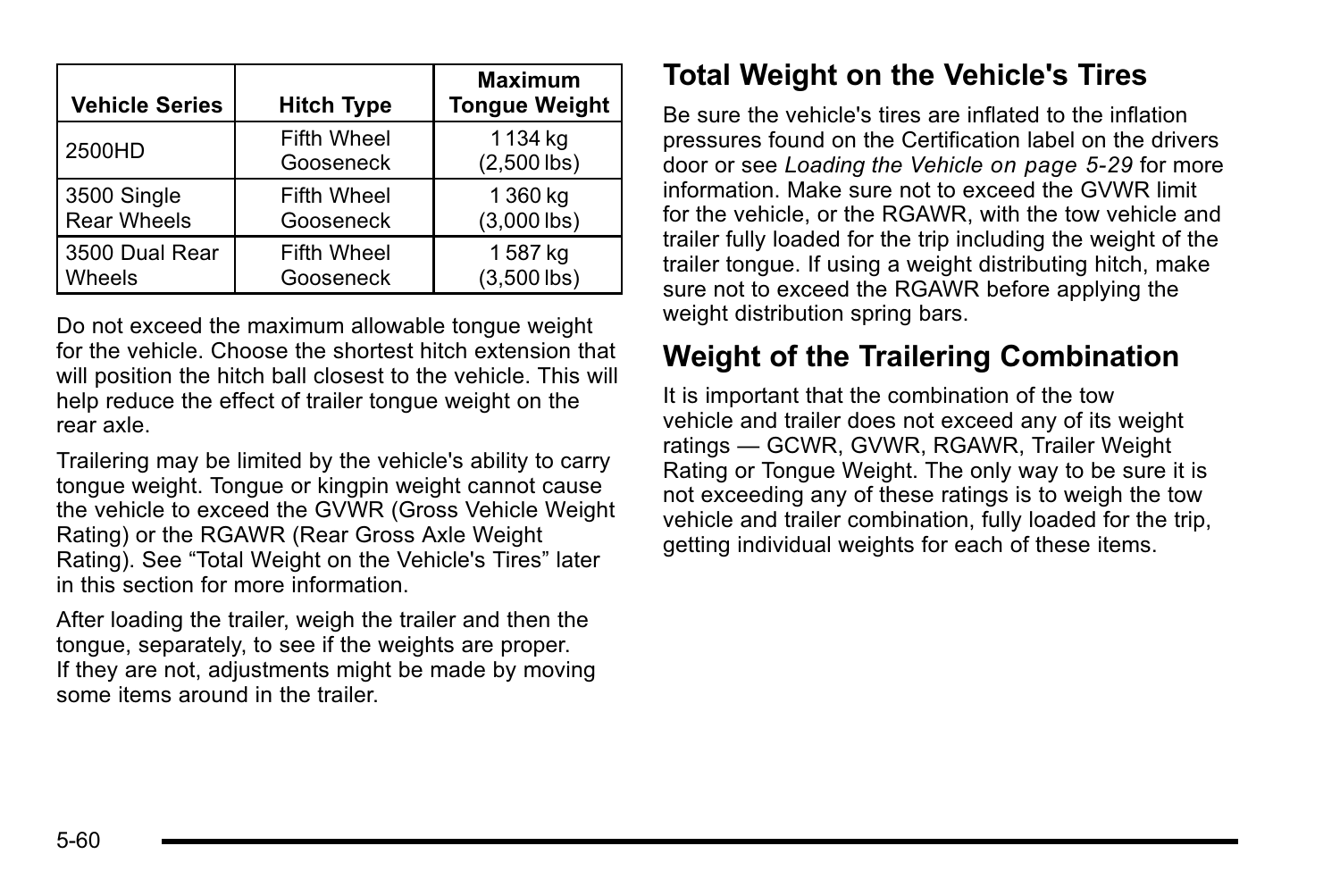### **Hitches**

The correct hitch equipment helps maintain combination control. Most small-to-medium trailers can be towed with a weight carrying hitch which simply features a coupler latched to the hitch ball. Larger trailers may require a weight distributing hitch that uses spring bars to distribute the trailer tongue weight among the two vehicle and trailer axles. Fifth wheel and gooseneck hitches may also be used. See "Weight of the Trailer Tongue" earlier in this section for rating limits with various hitch types.

If a step-bumper hitch will be used, the bumper could be damaged in sharp turns. Make sure there is ample room when turning to avoid contact between the trailer and the bumper.

Consider using sway controls with any trailer. Ask a trailering professional about sway controls or refer to the trailer manufacturer's recommendations and instructions.

## **Weight‐Distributing Hitch Adjustment**



- **A :** Body to Ground Distance
- **B :** Front of Vehicle

When using a weight-distributing hitch, the spring bars should be adjusted so the distance (A) is the same after coupling the trailer to the tow vehicle and adjusting the hitch.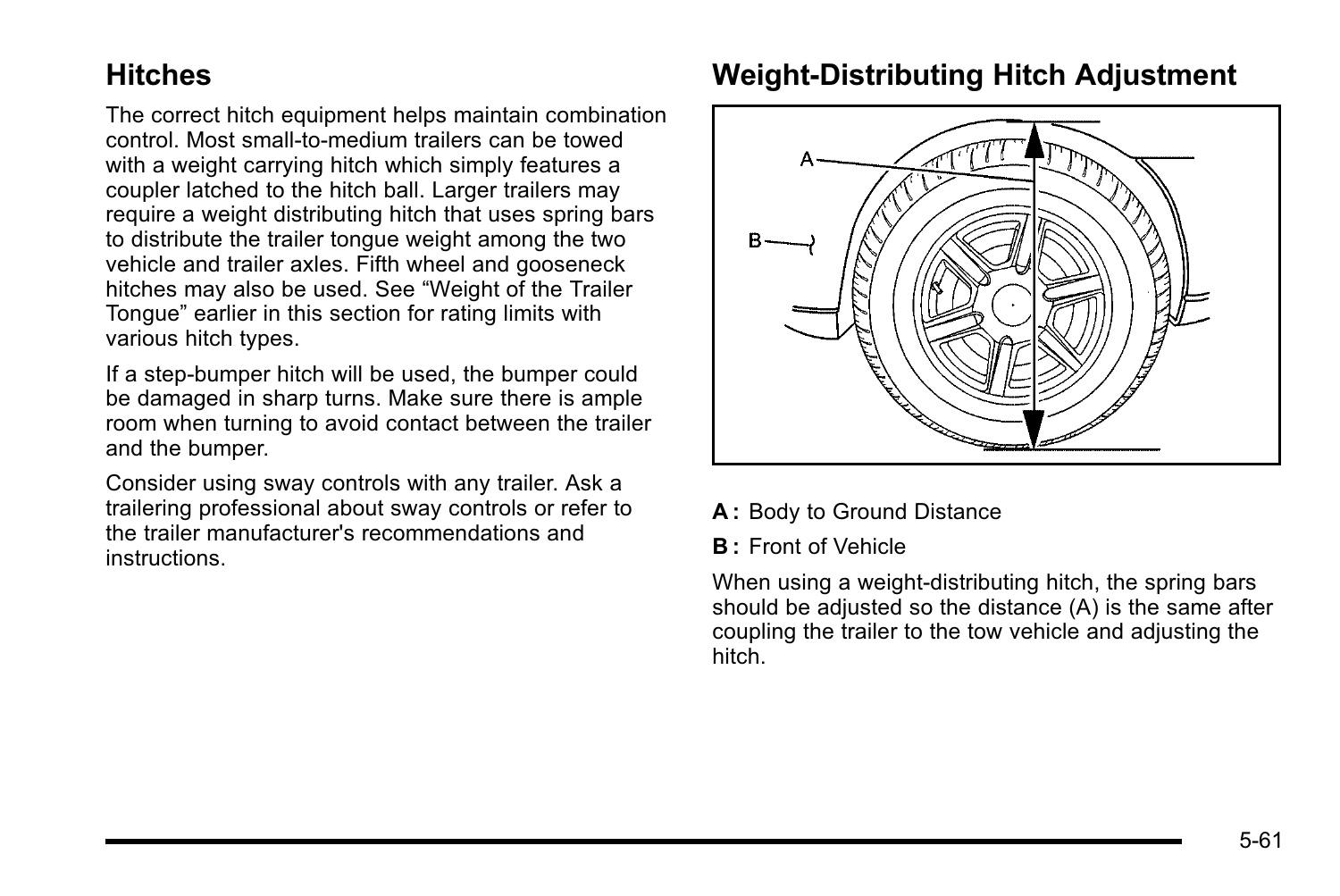### **Fifth Wheel and Gooseneck Trailering**

Fifth wheel and gooseneck trailers can be used with many pickup models. These trailers place a larger percentage of the weight (kingpin weight) on the tow vehicle than conventional trailers. Make sure this weight does not cause the vehicle to exceed GAWR or GVWR.

Fifth wheel or gooseneck kingpin weight should be 15 to 25 percent of the trailer weight up to the maximum amount specified in the trailering chart for the vehicle. See "Weight of the Trailer" in this section for more information.

The hitch should be located in the pickup bed so that its centerline is over or slightly in front of the rear axle. Take care that it is not so far forward that it will contact the back of the cab in sharp turns. This is especially important for short box pickups. Trailer pin box extensions and sliding fifth wheel hitch assemblies can help this condition. There should be at least six inches of clearance between the top of the pickup box and the bottom of the trailer shelf that extends over the box.

Make sure the hitch is attached to the tow vehicle frame rails. Do not use the pickup box for support.

# **Safety Chains**

Always attach chains between the vehicle and the trailer. Cross the safety chains under the tongue of the trailer to help prevent the tongue from contacting the road if it becomes separated from the hitch. Instructions about safety chains may be provided by the hitch manufacturer or by the trailer manufacturer. If the trailer being towed weighs up to 5,000 lbs (2 271 kg) with a factory-installed step bumper, safety chains may be attached to the attaching points on the bumper, otherwise, safety chains should be attached to holes on the trailer hitch platform. Always leave just enough slack so the combination can turn. Never allow safety chains to drag on the ground.

# **Tow/Haul Mode**



Pressing this button at the end of the shift lever turns on and off the tow/ haul mode.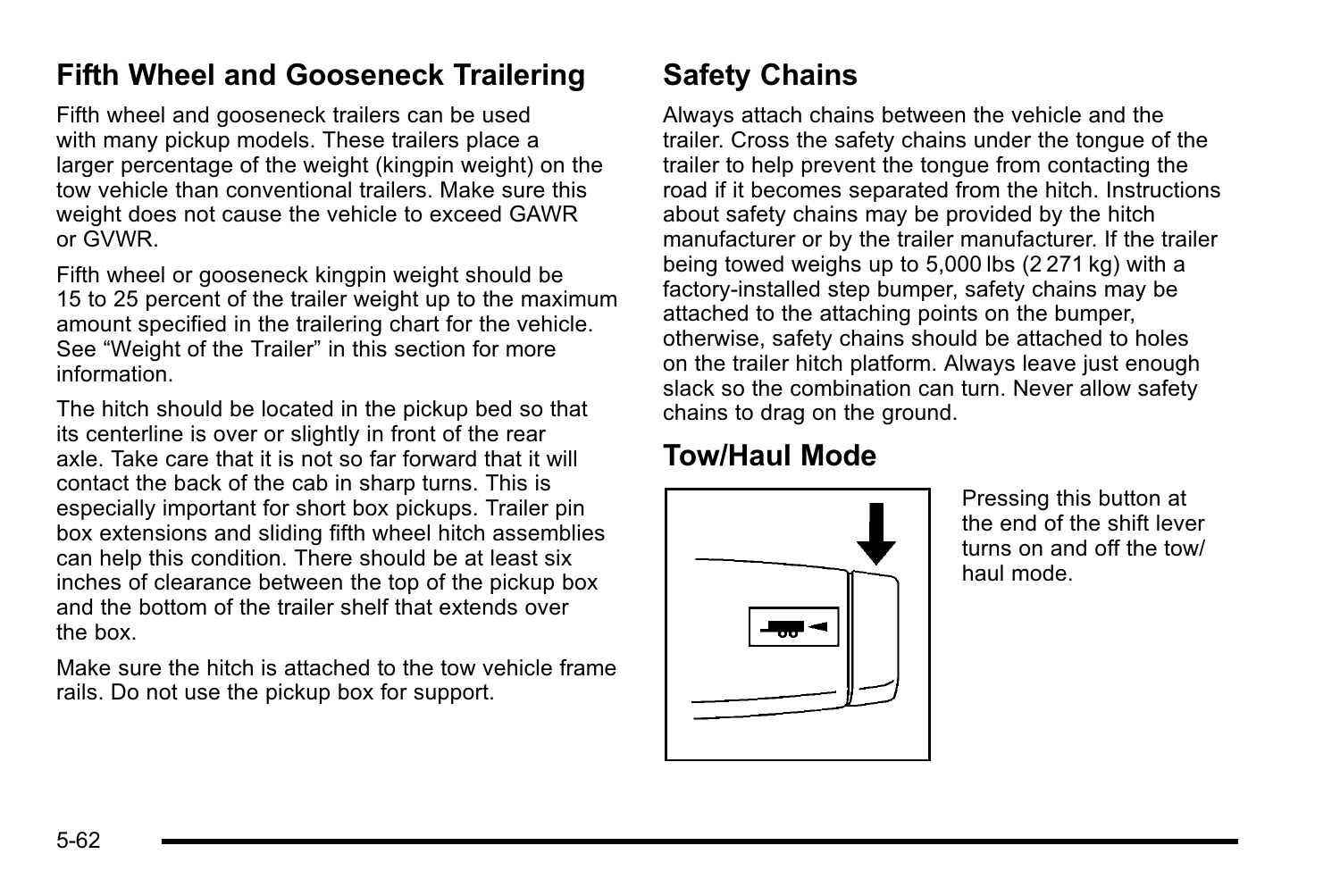

This indicator light on the instrument panel cluster comes on when the tow/ haul mode is on.

Tow/Haul is a feature that assists when pulling a heavy trailer or a large or heavy load. See *[Tow/Haul Mode](#page--1-0) on [page 3](#page--1-0)‑34* for more information.

Tow/Haul is designed to be most effective when the vehicle and trailer combined weight is at least 75 percent of the vehicle's Gross Combined Weight Rating (GCWR). See "Weight of the Trailer" later in the section. Tow/Haul is most useful under the following driving conditions:

- . When pulling a heavy trailer or a large or heavy load through rolling terrain.
- . When pulling a heavy trailer or a large or heavy load in stop and go traffic.
- . When pulling a heavy trailer or a large or heavy load in busy parking lots where improved low speed control of the vehicle is desired.

Operating the vehicle in Tow/Haul when lightly loaded or with no trailer at all will not cause damage. However, there is no benefit to the selection of Tow/Haul when the vehicle is unloaded. Such a selection when unloaded may result in unpleasant engine and transmission driving characteristics and reduced fuel economy. Tow/Haul is recommended only when pulling a heavy trailer or a large or heavy load.

## **Trailer Brakes**

A loaded trailer that weighs more than 2,000 lbs (900 kg) needs to have its own brake system that is adequate for the weight of the trailer. Be sure to read and follow the instructions for the trailer brakes so they are installed, adjusted and maintained properly.

If the vehicle is equipped with StabiliTrak<sup>®</sup>, the trailer cannot tap into the vehicle's hydraulic brake system.

The trailer brake system can tap into the vehicle's hydraulic brake system only if:

- The trailer parts can withstand 3,000 psi (20 650 kPa) of pressure.
- . The trailer's brake system will use less than 0.02 cubic inch (0.3 cc) of fluid from the vehicle's master cylinder. Otherwise, both braking systems will not work well or at all.

If everything checks out this far, make the brake tap at the port on the master cylinder that sends the fluid to the rear brakes. Use only steel brake tubing to make the tap.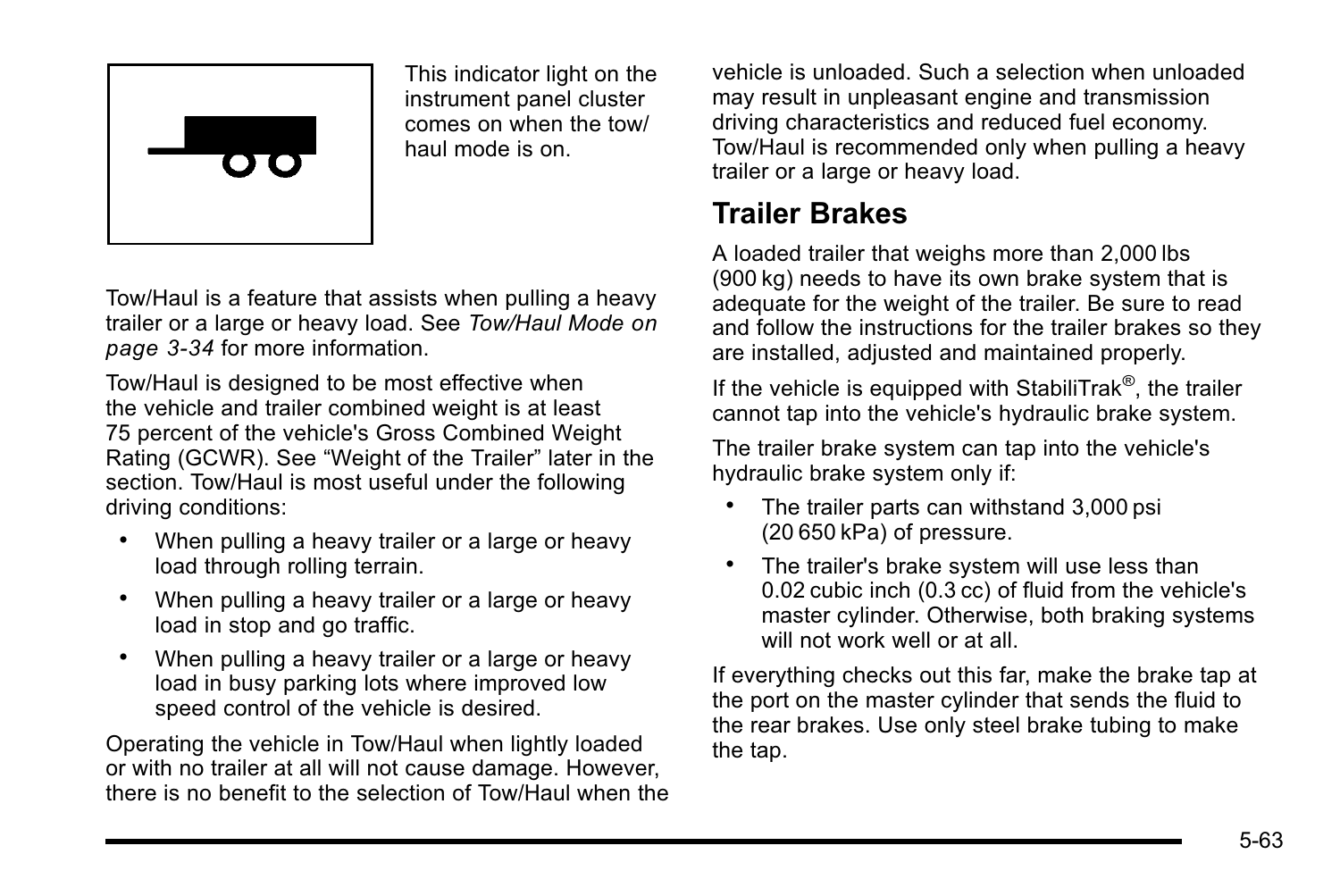### **Integrated Trailer Brake Control System**



The vehicle may have an Integrated Trailer Brake Control (ITBC) system for electric trailer brakes.

This symbol is located on the Trailer Brake Control Panel on vehicles with an Integrated Trailer Brake Control System. The power output to the trailer brakes is based on the amount of brake pressure being applied by the vehicle's brake system. This available power output to the trailer brakes can be adjusted to a wide range of trailering situations.

The ITBC system is integrated with the vehicle's brake, anti‐lock brake and StabiliTrak (if equipped) systems. In trailering conditions that cause the vehicle's anti‐lock brake or StabiliTrak systems to activate, power sent to the trailer's brakes will be automatically adjusted to minimize trailer wheel lock-up. This does not imply that the trailer has the StabiliTrak system.

If the vehicle's brake, anti‐lock brake or StabiliTrak systems are not functioning properly, the ITBC system may not be fully functional or may not function at all. Make sure all of these systems are fully operational to ensure full functionality of the ITBC system.

The ITBC system is powered through the vehicle's electrical system. Turning the ignition off will also turn off the ITBC system. The ITBC system is fully functional only when the ignition is in ON or in RUN.

The ITBC system can only be used with trailers with electric brakes.

# { **WARNING:**

Connecting a trailer that is not compatible with the ITBC system may result in reduced or complete loss of trailer braking. There may be an increase in stopping distance or trailer instability which could result in personal injury or damage to the vehicle, trailer, or other property. An aftermarket controller may be available for use with trailers with surge, air or electric-over-hydraulic trailer brake systems. To determine the type of brakes on the trailer and the availability of controllers, check with your trailer manufacturer or dealer/ retailer.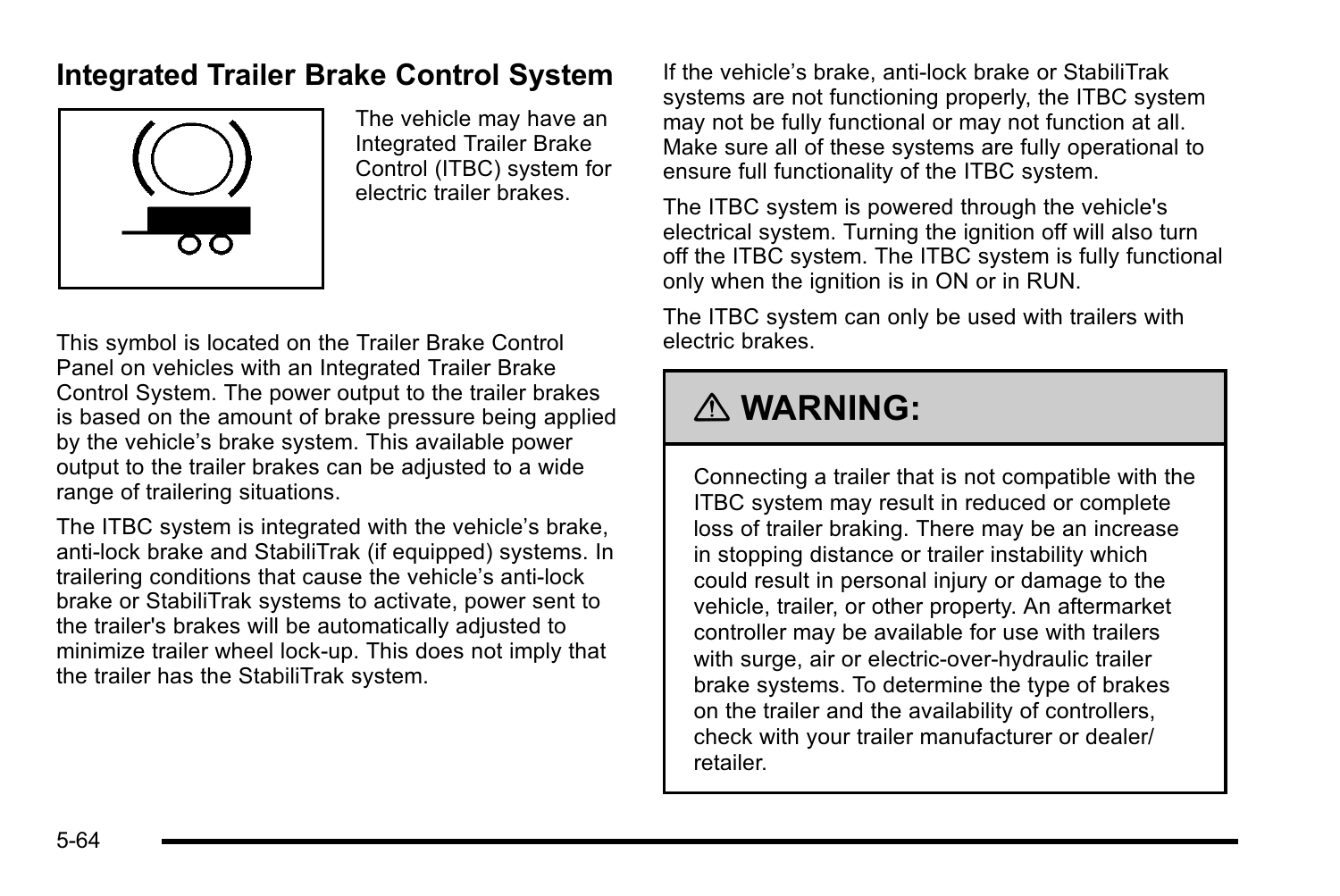When trailering, make sure of the following:

- . The ITBC system is used only with trailers that are equipped with electric brakes.
- . All applicable local and federal laws and regulations are followed.
- . All electrical and mechanical connections to the trailer are made correctly.
- The trailer's brakes are in proper working condition.
- . The trailer and vehicle are properly loaded for the towing condition.

The ITBC system is a factory installed item. Out‐of‐factory installation of this system should not be attempted. GM is not responsible for warranty or performance of the system resulting from out‐of‐factory installation.

#### **Trailer Brake Control Panel**



- A. Manual Trailer Brake Apply Lever
- B. Trailer Gain Adjustment Buttons

The ITBC system has a control panel located on the instrument panel to the left of the steering column. See *[Instrument Panel \(Base/Uplevel Version\)](#page--1-0) on page 1‑2* or *[Instrument Panel \(Premium Version\)](#page--1-0) on page 1‑4*.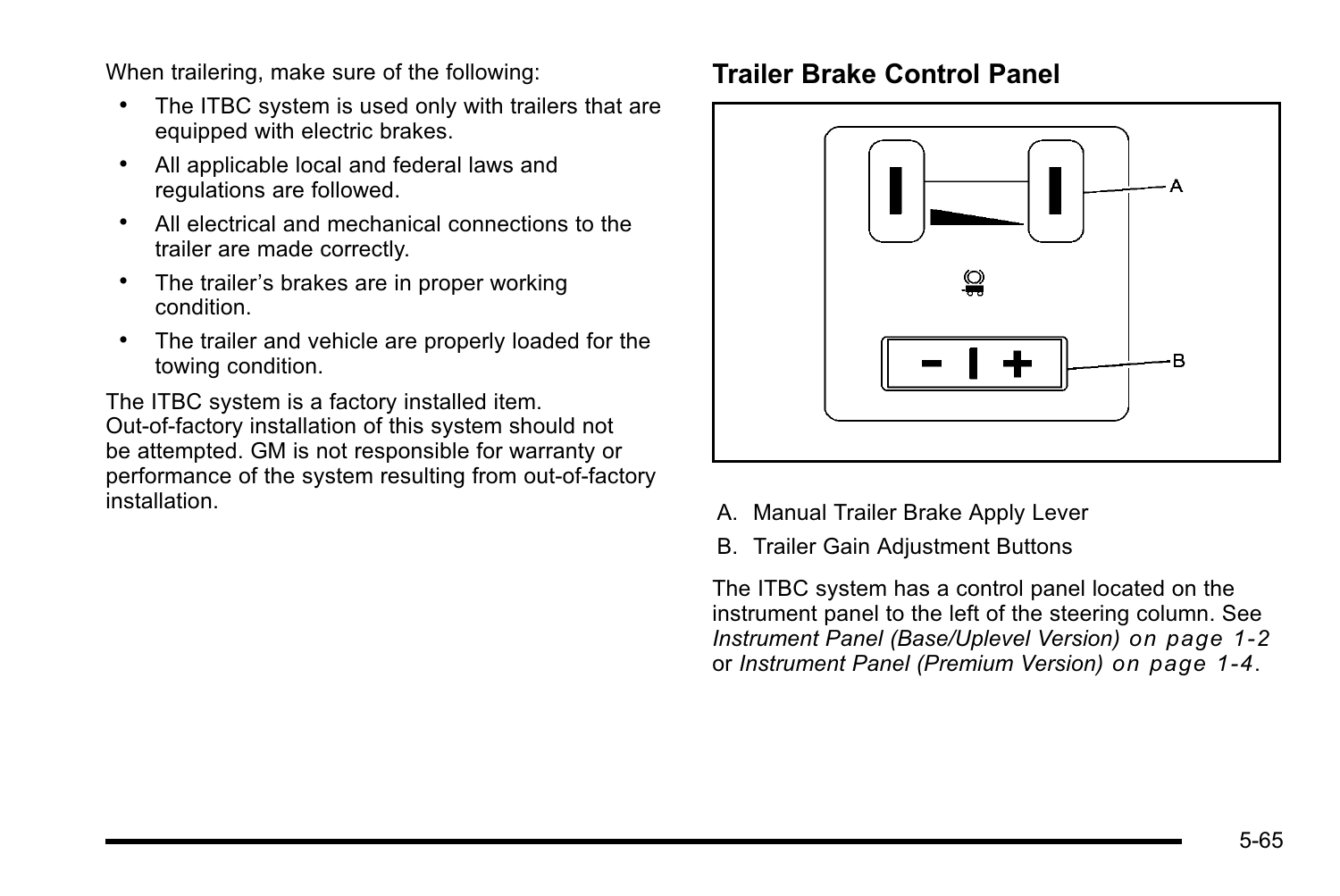The control panel allows adjustment to the amount of output, referred to as trailer gain, available to the electric trailer brakes and allows manual application of the trailer brakes. The Trailer Brake Control Panel is used along with the Trailer Brake Display Page on the DIC to adjust and display power output to the trailer brakes.

### **Trailer Brake DIC Display Page**

The ITBC system displays messages into the vehicle's Driver Information Center (DIC). See *[DIC Warnings and](#page--1-0) Messages [on page 4](#page--1-0)‑63* for more information.

The display page indicates Trailer Gain setting, power output to the electric trailer brakes, trailer connection and system operational status.

The Trailer Brake Display Page can be displayed by performing any of the following actions:

- . Scrolling through the DIC menu pages using the odometer trip stem or the DIC Vehicle Information button (if equipped).
- . Pressing a Trailer Gain button If the Trailer Brake Display Page is not currently displayed, pressing a Trailer Gain button will first recall the current Trailer Gain setting. After the Trailer Brake Display Page is displayed, each press and release of the gain buttons will then cause the Trailer Gain setting to change.
- . Activating the Manual Trailer Brake Apply lever
- . Connecting a trailer equipped with electric trailer brakes

All DIC warning and service messages must first be acknowledged by the driver by pressing the odometer trip stem or the DIC Vehicle Information button (if equipped) before the Trailer Brake Display Page can be displayed and Trailer Gain can be adjusted.

TRAILER GAIN – This setting is displayed anytime the Trailer Brake Display Page is active. This setting can be adjusted from 0.0 to 10.0 with either a trailer connected or disconnected. To adjust the Trailer Gain, press one of the Trailer Gain adjustment buttons located on the Trailer Brake Control Panel. Press and hold a gain button to cause the Trailer Gain to continuously adjust. To turn the output to the trailer off, adjust the Trailer Gain setting to 0.0 (zero).

0.0 (zero) gain is the factory default setting. To properly adjust trailer gain, see the Trailer Gain Adjustment Procedure later in this section.

TRAILER OUTPUT – This is displayed any time a trailer with electric brakes is connected. Output to the electric brakes is based on the amount of vehicle braking present and relative to the Trailer Gain setting. Output is displayed from 0 to 10 bars for each gain setting.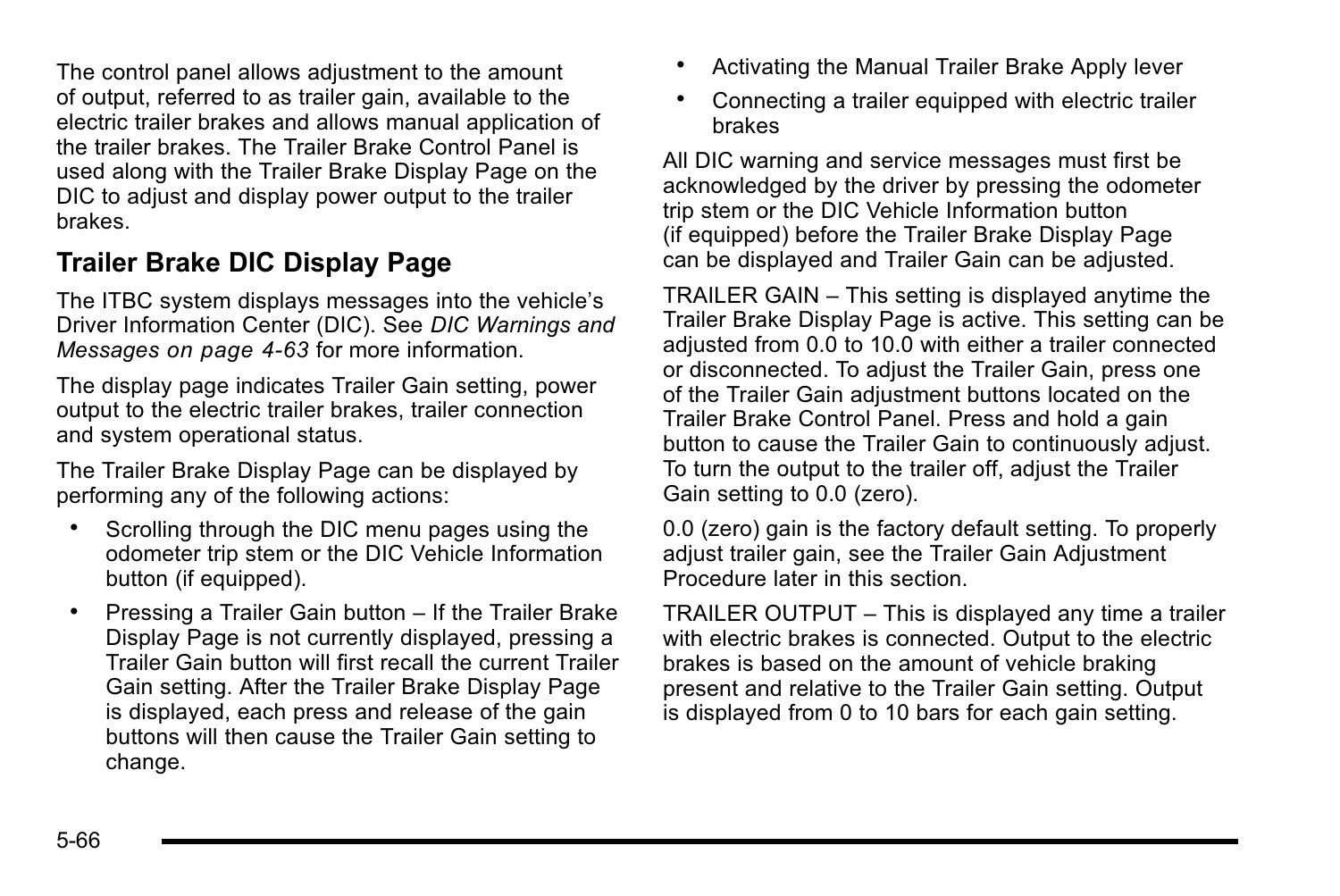The Trailer Output will indicate "- - - - - -" on the Trailer Brake Display Page whenever the following occur:

- . No trailer is connected.
- . A trailer without electric brakes is connected (no DIC message is displayed).
- . A trailer with electric brakes has become disconnected (a CHECK TRAILER WIRING message will also be displayed on the DIC).
- . There is a fault present in the wiring to the electric trailer brakes (a CHECK TRAILER WIRING message will also be displayed on the DIC).
- . There is a fault in the ITBC system (a SERVICE TRAILER BRAKE SYSTEM message will also be displayed in the DIC).

#### **Manual Trailer Brake Apply**

The Manual Trailer Brake Apply Lever is located on the Trailer Brake Control Panel and is used to apply the trailer's electric brakes independent of the vehicle's brakes. This lever is used in the Trailer Gain Adjustment Procedure to properly adjust the power output to the trailer brakes. Sliding the lever to the left will apply only the trailer brakes. The power output to the trailer is indicated in the Trailer Brake Display Page in the DIC. If the vehicle's service brakes are applied while using the Manual Trailer Brake Apply Lever, the trailer output power will be the greater of the two.

The trailer and the vehicle's brake lamps will come on when either vehicle braking or manual trailer brakes are applied.

#### **Trailer Gain Adjustment Procedure**

Trailer Gain should be set for a specific trailering condition and must be adjusted any time vehicle loading, trailer loading or road surface conditions change.

Setting the Trailer Gain properly is needed for the best trailer stopping performance. A trailer that is over-gained may result in locked trailer brakes. A trailer that is under-gained may result in not enough trailer braking. Both of these conditions may result in poorer stopping and stability of the vehicle and trailer.

Use the following procedure to correctly adjust Trailer Gain for each towing condition:

- 1. Make sure the trailer brakes are in proper working condition.
- 2. Connect a properly loaded trailer to the vehicle and make all necessary mechanical and electrical connections. See *[Loading the Vehicle](#page--1-0) on [page 5](#page--1-0)‑29* for more information.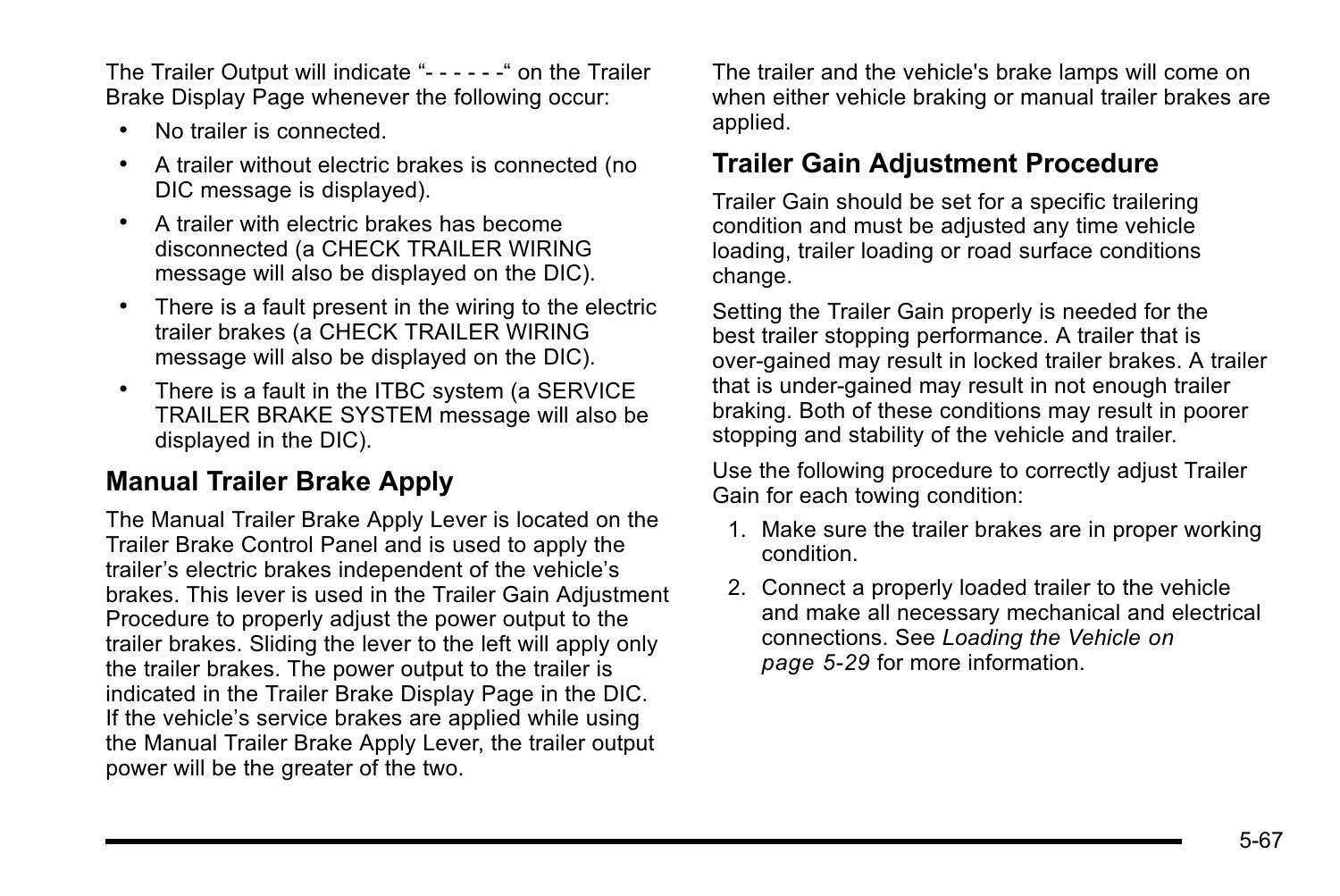- 3. After the electrical connection is made to a trailer equipped with electric brakes:
	- . A TRAILER CONNECTED message will be briefly displayed on the DIC display.
	- . The Trailer Brake Display Page will appear on the DIC showing TRAILER GAIN and TRAILER OUTPUT.
	- . In the Trailer Output display on the DIC, "- - - - - -" will disappear if there is no error present. Connecting a trailer without electric brakes will not clear the six dashed lines.
- 4. Adjust the Trailer Gain by using the gain adjustment  $(+ / -)$  buttons on the Trailer Brake Control Panel.
- 5. Drive the vehicle with the trailer attached on a level road surface representative of the towing condition and free of traffic at about 20 to 25 mph (32 to 40 km/h) and fully apply the Manual Trailer Brake Apply lever.

Adjusting trailer gain at speeds lower than 20 to 25 mph (32 to 40 km/h) may result in an incorrect gain setting.

6. Adjust the Trailer Gain to just below the point of trailer wheel lock-up, indicated by trailer wheel squeal or tire smoke when a trailer wheel locks.

Trailer wheel lock-up may not occur if towing a heavily loaded trailer. In this case, adjust the Trailer Gain to the highest allowable setting for the towing condition.

7. Re-adjust Trailer Gain any time vehicle loading, trailer loading or road surface conditions change or if trailer wheel lock-up is noticed at any time while towing.

#### **Other ITBC Related DIC Messages**

In addition to displaying TRAILER GAIN and TRAILER OUTPUT through the DIC, trailer connection and ITBC system status is displayed in the DIC.

TRAILER CONNECTED – This message will be briefly displayed when a trailer with electric brakes is first connected to the vehicle. This message will automatically turn off in about ten seconds. The driver can also acknowledge this message before it automatically turns off.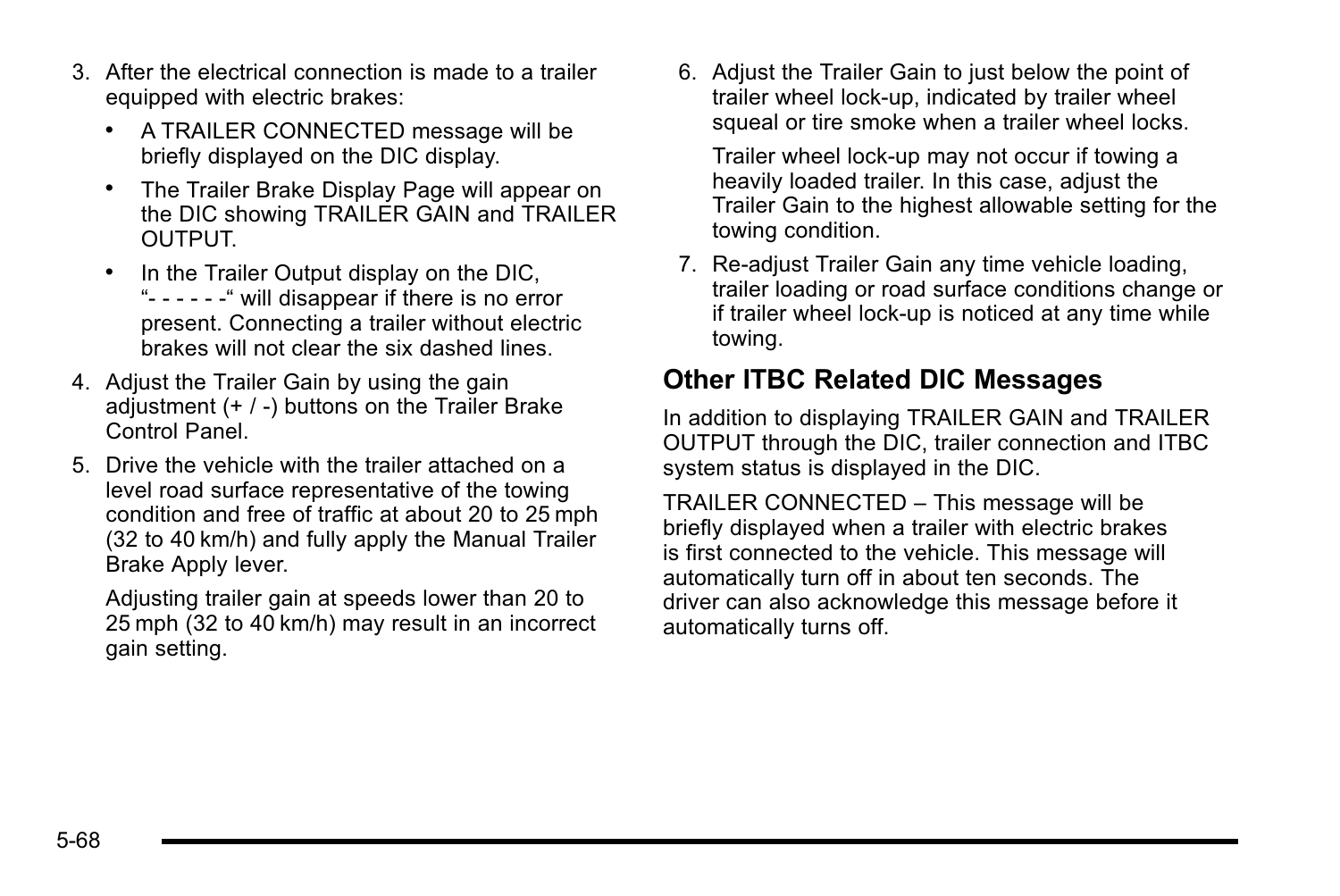CHECK TRAILER WIRING – This message will be displayed if:

1. The ITBC system first determines connection to a trailer with electric brakes and then the trailer harness becomes disconnected from the vehicle.

If the disconnect occurs while the vehicle is stationary, this message will automatically turn off in about thirty seconds. This message will also turn off if the driver acknowledges this message off or if the trailer harness is re-connected.

If the disconnect occurs while the vehicle is moving, this message will continue until the ignition is turned off. This message will also turn off if the driver acknowledges this message off or if the trailer harness is re-connected.

2. There is an electrical fault in the wiring to the electric trailer brakes. This message will continue as long as there is an electrical fault in the trailer wiring. This message will also turn off if the driver acknowledges this message off.

To determine if the electrical fault is on the vehicle side or trailer side of the trailer wiring harness connection, do the following:

- 1. Disconnect the trailer wiring harness from the vehicle.
- 2. Turn the ignition OFF.
- 3. Wait ten seconds, then turn the ignition back to RUN.
- 4. If the CHECK TRAILER WIRING message re-appears, the electrical fault is on the vehicle side.

If the CHECK TRAILER WIRING message only re-appears when connecting the trailer wiring harness to the vehicle, the electrical fault is on the trailer side.

SERVICE TRAILER BRAKE SYSTEM – This message will be displayed when there is a problem with the ITBC system. If this message persists over multiple ignition cycles there is a problem with the ITBC system. Take the vehicle to an authorized GM dealer to have the ITBC system diagnosed and repaired.

If either the CHECK TRAILER WIRING or SERVICE TRAILER BRAKE SYSTEM message is displayed while driving the vehicle, power is no longer available to the trailer brakes. When traffic conditions allow, carefully pull the vehicle over to the side of the road and turn the ignition off. Check the wiring connection to the trailer and turn the ignition back on. If either of these messages continues, either the vehicle or trailer needs service.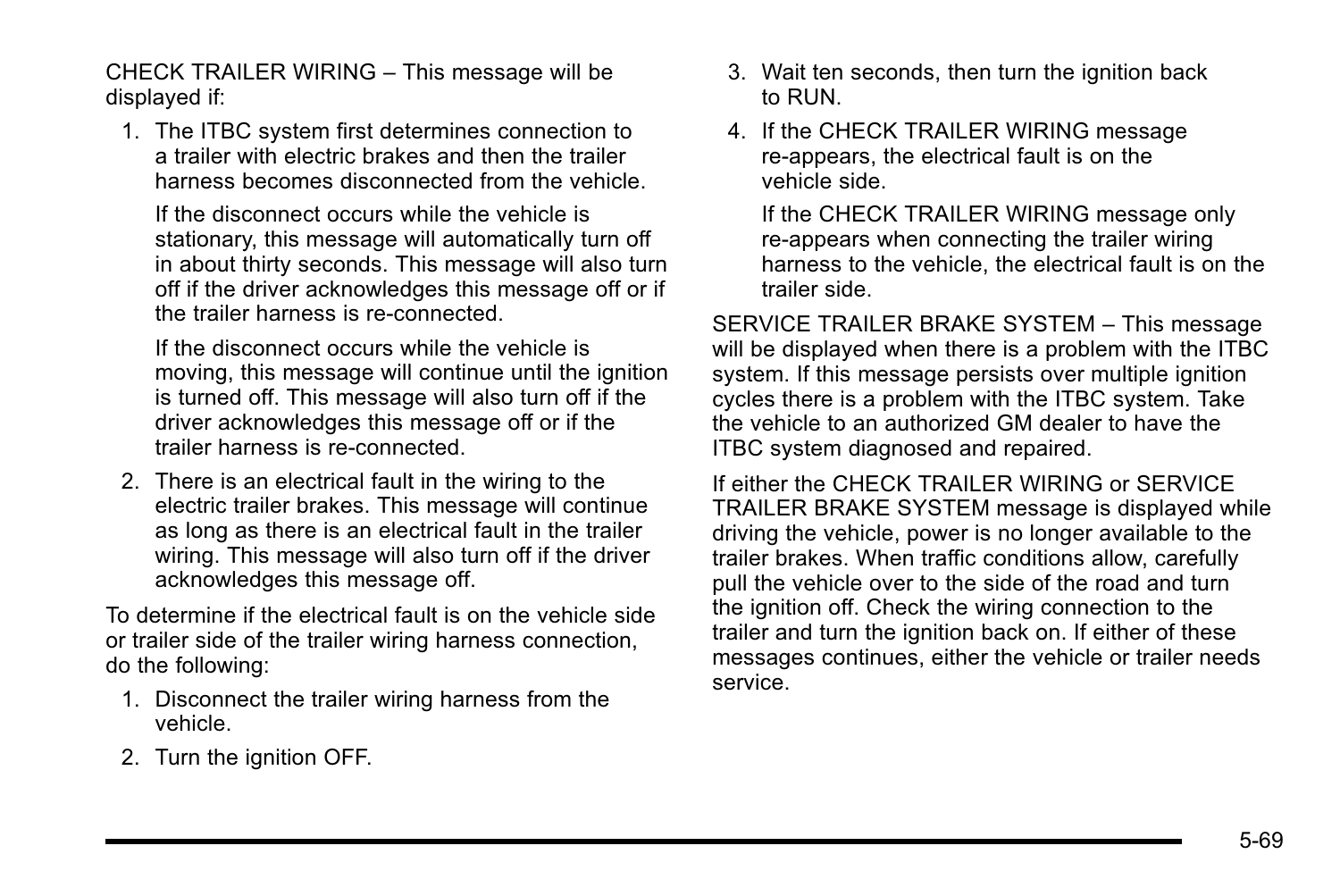An authorized GM dealer may be able to diagnose and repair problems with the trailer. However, any diagnosis and repair of the trailer is not covered under the vehicle warranty. Please contact your trailer dealer for assistance with trailer repairs and trailer warranty information.

## **Driving with a Trailer**

# { **WARNING:**

When towing a trailer, exhaust gases may collect at the rear of the vehicle and enter if the liftgate. trunk/hatch, or rear-most window is open.

Engine exhaust contains carbon monoxide (CO) which cannot be seen or smelled. It can cause unconsciousness and even death.

To maximize safety when towing a trailer:

- . Have the exhaust system inspected for leaks and make necessary repairs before starting a trip.
- . Never drive with the liftgate, trunk/hatch, or rear-most window open.

(Continued)

# **WARNING: (Continued)**

- . Fully open the air outlets on or under the instrument panel.
- . Adjust the Climate Control system to a setting that brings in only outside air and set the fan speed to the highest setting. See Climate Control System in the Index.

For more information about carbon monoxide, see *[Engine Exhaust on page 3](#page--1-0)‑54*.

Towing a trailer requires a certain amount of experience. The combination you are driving is longer and not as responsive as the vehicle itself. Get acquainted with the handling and braking of the rig before setting out for the open road.

Before starting, check all trailer hitch parts and attachments, safety chains, electrical connectors, lamps, tires and mirrors. If the trailer has electric brakes, start the combination moving and then apply the trailer brake controller by hand to be sure the brakes work.

During the trip, check occasionally to be sure that the load is secure and the lamps and any trailer brakes still work.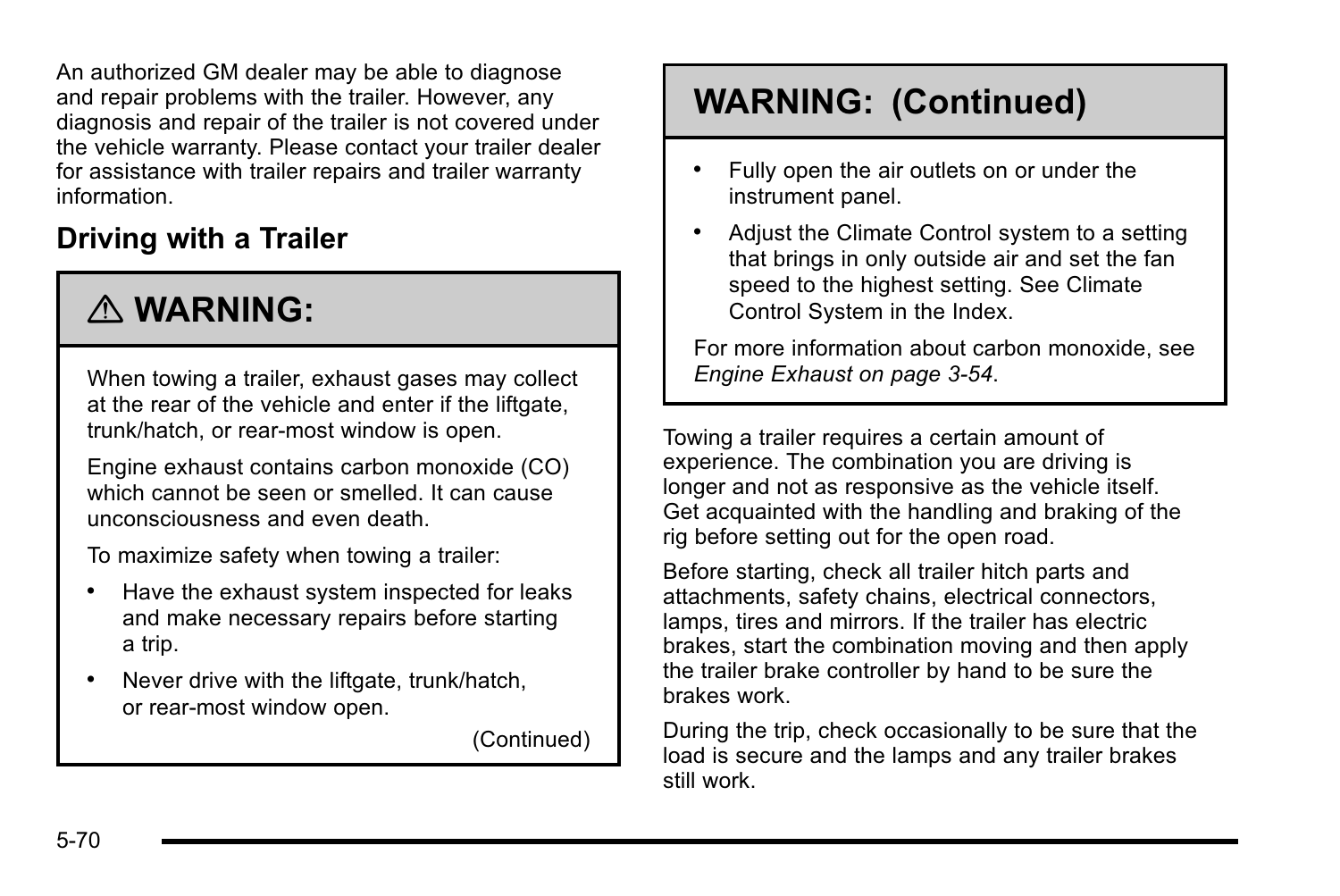## **Following Distance**

Stay at least twice as far behind the vehicle ahead as you would when driving the vehicle without a trailer. This can help to avoid heavy braking and sudden turns.

## **Passing**

More passing distance is needed when towing a trailer. The combination will not accelerate as quickly and is longer so it is necessary to go much farther beyond the passed vehicle before returning to the lane.

# **Backing Up**

Hold the bottom of the steering wheel with one hand. To move the trailer to the left, move that hand to the left. To move the trailer to the right, move your hand to the right. Always back up slowly and, if possible, have someone guide you.

# **Making Turns**

*Notice:* **Making very sharp turns while trailering could cause the trailer to come in contact with the vehicle. The vehicle could be damaged. Avoid making very sharp turns while trailering.**

When turning with a trailer, make wider turns than normal. Do this so the trailer will not strike soft shoulders, curbs, road signs, trees or other objects. Avoid jerky or sudden maneuvers. Signal well in advance.

If the trailer turn signal bulbs burn out, the arrows on the instrument panel will still flash for turns. It is important to check occasionally to be sure the trailer bulbs are still working.

## **Driving On Grades**

Reduce speed and shift to a lower gear *before* starting down a long or steep downgrade. If the transmission is not shifted down, the brakes might get hot and no longer work well.

Vehicles can tow in D (Drive). Shift the transmission to a lower gear if the transmission shifts too often under heavy loads and/or hilly conditions.

The tow/haul mode may be used if the transmission shifts too often. See *[Tow/Haul Mode on page 3](#page--1-0)‑34*.

When towing at high altitude on steep uphill grades, consider the following: Engine coolant will boil at a lower temperature than at normal altitudes. If the engine is turned off immediately after towing at high altitude on steep uphill grades, the vehicle may show signs similar to engine overheating. To avoid this, let the engine run while parked, preferably on level ground, with the automatic transmission in P (Park) for a few minutes before turning the engine off. If the overheat warning comes on, see *[Engine Overheating on page 6](#page--1-0)‑34*.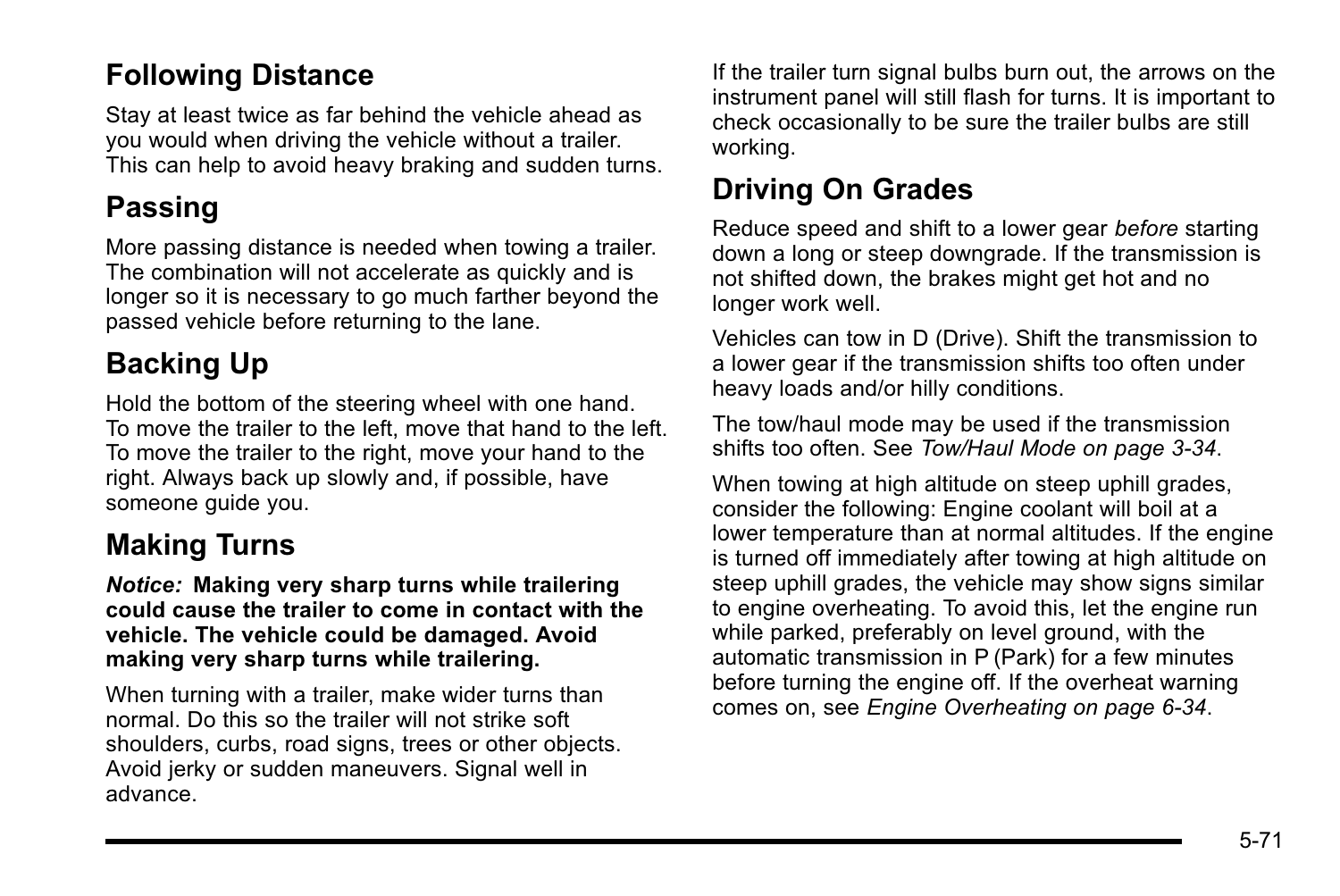## **Parking on Hills**

# { **WARNING:**

Parking the vehicle on a hill with the trailer attached can be dangerous. If something goes wrong, the rig could start to move. People can be injured, and both the vehicle and the trailer can be damaged. When possible, always park the rig on a flat surface.

If parking the rig on a hill:

- 1. Press the brake pedal, but do not shift into P (Park) yet. Turn the wheels into the curb if facing downhill or into traffic if facing uphill.
- 2. Have someone place chocks under the trailer wheels.
- 3. When the wheel chocks are in place, release the regular brakes until the chocks absorb the load.
- 4. Reapply the brake pedal. Then apply the parking brake and shift into P (Park).
- 5. If the vehicle is four-wheel-drive, be sure the transfer case is in a drive gear and not in N (Neutral).
- 6. Release the brake pedal.

# { **WARNING:**

It can be dangerous to get out of the vehicle if the shift lever is not fully in P (Park) with the parking brake firmly set. The vehicle can roll.

If the engine has been left running, the vehicle can move suddenly. You or others could be injured. To be sure the vehicle will not move, even when on fairly level ground, use the steps that follow.

Always put the shift lever fully in P (Park) with the parking brake firmly set.

If the transfer case on a four-wheel-drive vehicle is in N (Neutral), the vehicle will be free to roll, even if the shift lever is in P (Park). Be sure the transfer case is in a drive gear — not in N (Neutral).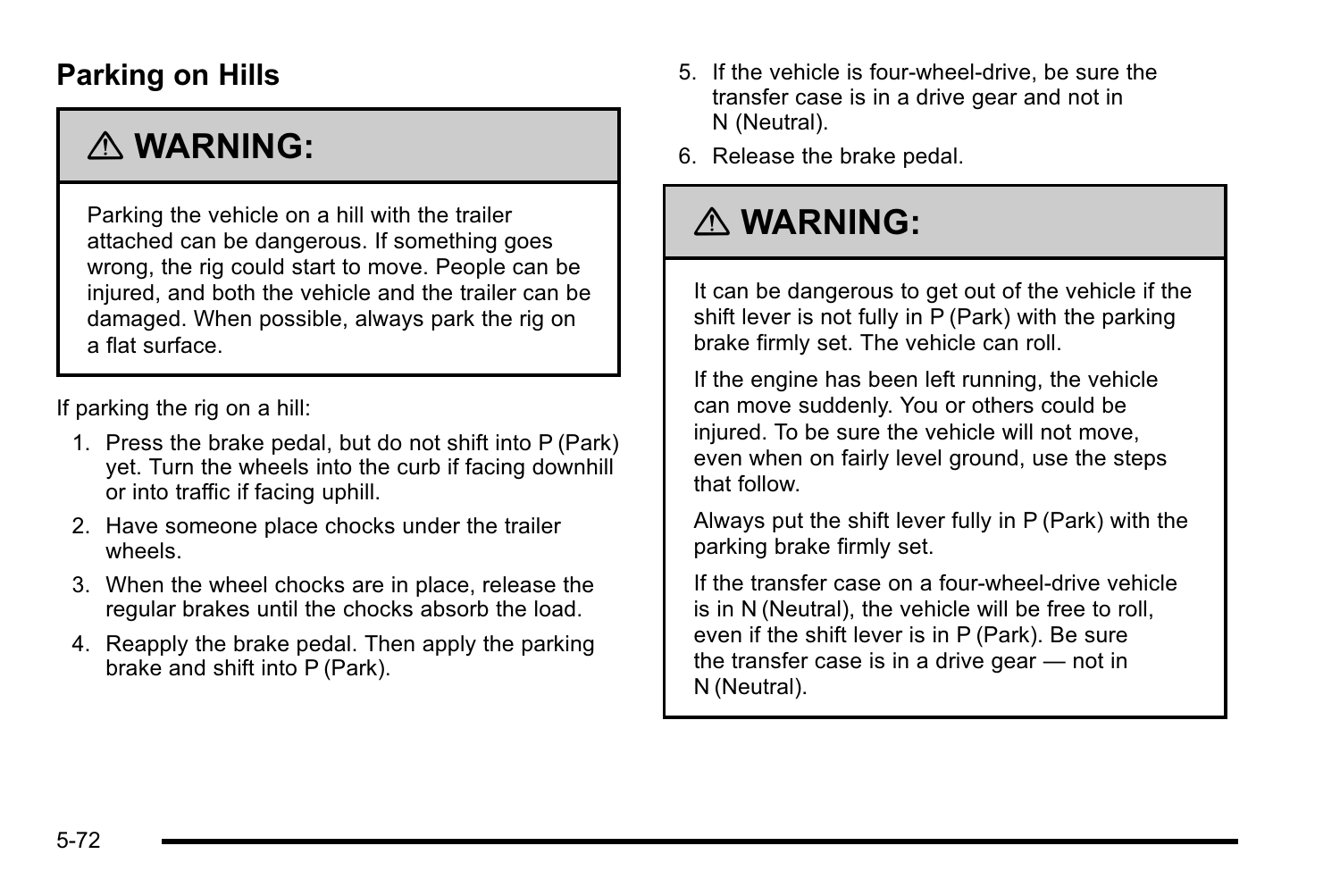## **Leaving After Parking on a Hill**

- 1. Apply and hold the brake pedal.
- 2. Start the engine
- 3. Shift into a gear
- 4. Release the parking brake
- 5. Let up on the brake pedal.
- 6. Drive slowly until the trailer is clear of the chocks.
- 7. Stop and have someone pick up and store the chocks.

## **Maintenance When Trailer Towing**

The vehicle needs service more often when pulling a trailer. See this manual's Maintenance Schedule or Index for more information. Things that are especially important in trailer operation are automatic transmission fluid, engine oil, axle lubricant, belts, cooling system and brake system. It is a good idea to inspect these before and during the trip.

Check periodically to see that all hitch nuts and bolts are tight.

# **Trailer Wiring Harness**

The vehicle is equipped with one of the following wiring harnesses for towing a trailer or hauling a slide-in camper.

#### **Basic Trailer Wiring**

All regular, extended cab and crew cab pickups have a seven-wire trailer towing harness.

For vehicles not equipped with heavy duty trailering, the harness is secured to the vehicle's frame behind the spare tire mount. The harness requires the installation of a trailer connector, which is available through your dealer/retailer.

If towing a light‐duty trailer with a standard four‐way round pin connector, an adapter is available from your dealer/retailer.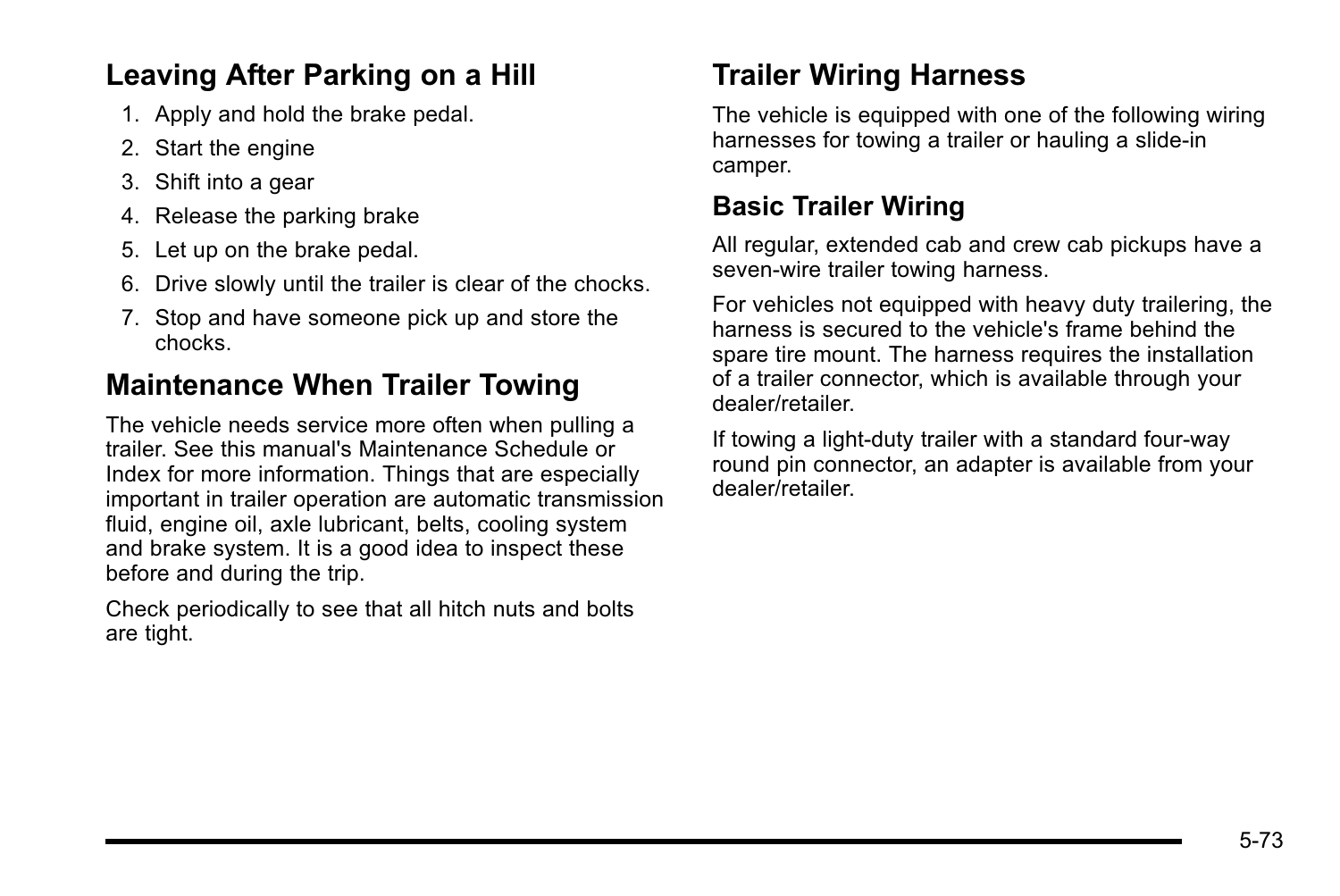### **Heavy-DutyTrailer Wiring Harness Package**



For vehicles equipped with heavy duty trailering, the harness is connected to a bracket on the hitch platform. The seven-wire harness contains the following trailer circuits:

- Yellow: Left Stop/Turn Signal
- . Dark Green: Right Stop/Turn Signal
- . Brown: Taillamps
- . White: Ground
- . Light Green: Back-up Lamps
- . Red: Battery Feed\*
- . Dark Blue: Trailer Brake\*

\*The fuses for these two circuits are installed in the underhood electrical center, but the wires are not connected. They should be connected by your dealer/ retailer or a qualified service center. The fuse and wire for the ITBC is factory installed and connected if the vehicle is equipped with an ITBC. The fuse for the battery feed is not required if the vehicle has an auxiliary battery. If the vehicle does not have an auxiliary battery, have your dealer/retailer or authorized service center install the required fuse.

If charging a remote (non-vehicle) battery, press the Tow/Haul mode button, if equipped, located at the end of the shift lever. This will boost the vehicle system voltage and properly charge the battery. If the trailer is too light for Tow/Haul mode, or the vehicle is not equipped with Tow/Haul, turn on the headlamps as a second way to boost the vehicle system and charge the battery.

#### **Camper/Fifth-Wheel Trailer Wiring Package**

The seven-wire camper harness is located under the front edge of the pickup box on the drivers side of the vehicle, attached to the frame bracket. A connector must be added to the wiring harness which connects to the camper.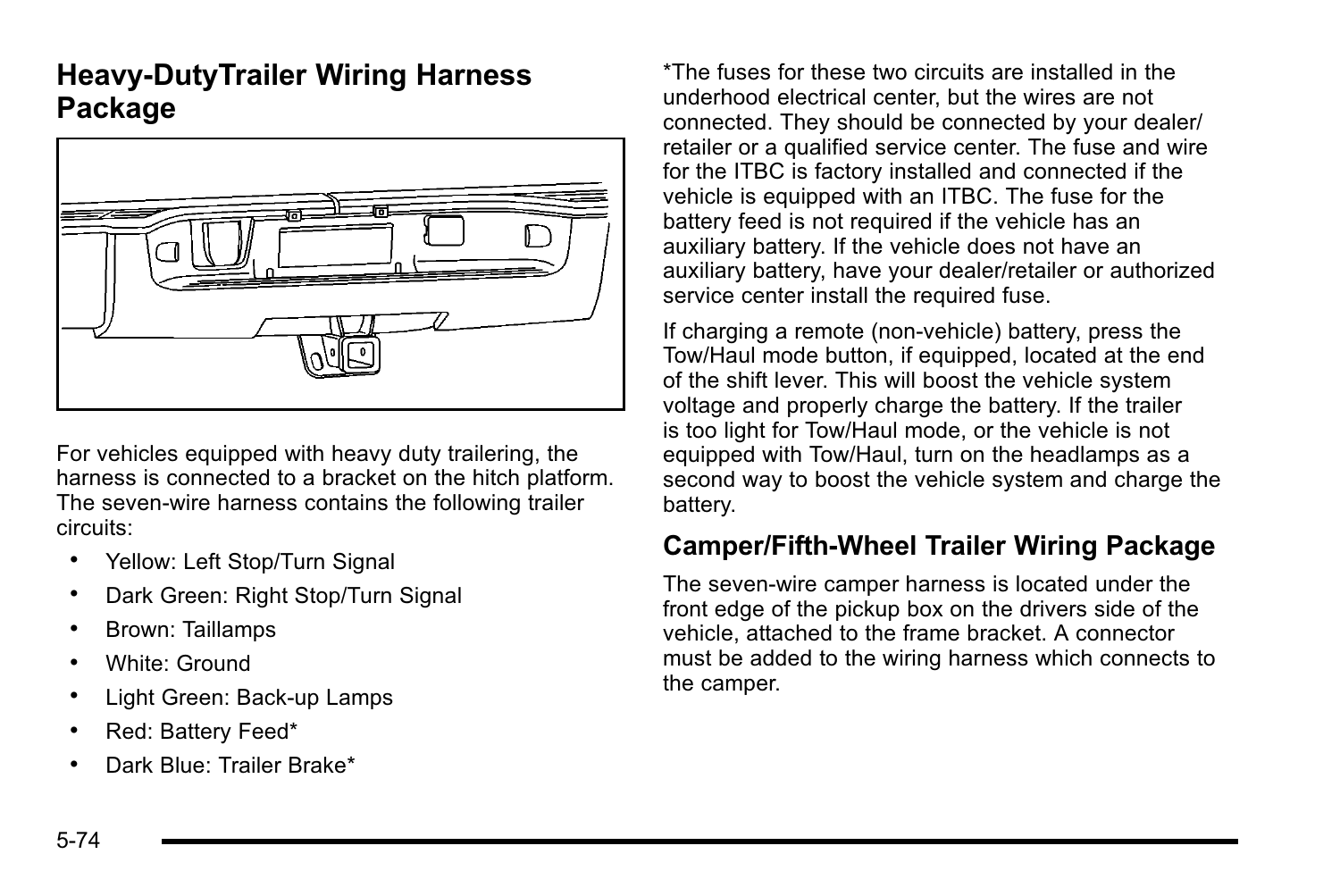The harness contains the following camper/trailer circuits:

- Yellow: Left Stop/Turn Signal
- . Dark Green: Right Stop/Turn Signal
- . Brown: Taillamps
- . White: Ground
- . Light Green: Back-up Lamps
- . Red: Battery Feed
- . Dark Blue: Trailer Brake



If the vehicle is equipped with the "Heavy-Duty Trailering" option, please refer to "Heavy-Duty Trailer Wiring Package" earlier in this section.

When the camper-wiring harness is ordered without the heavy-duty trailering package, an eight-wire harness with a seven-pin connector is located at the rear of the vehicle and is tied to the vehicle's frame.

### **Electric Brake Control Wiring Provisions**

These wiring provisions are included with the vehicle as part of the trailer wiring package. These provisions are for an electric brake controller. The instrument panel contains blunt cut wires behind the steering column for the trailer brake controller. The harness contains the following wires:

- . Dark Blue: Brake Signal to Trailer Connector
- . Red/Black: Battery
- . Light Blue/White: Brake Switch
- . White: Ground

It should be installed by your dealer/retailer or a qualified service center.